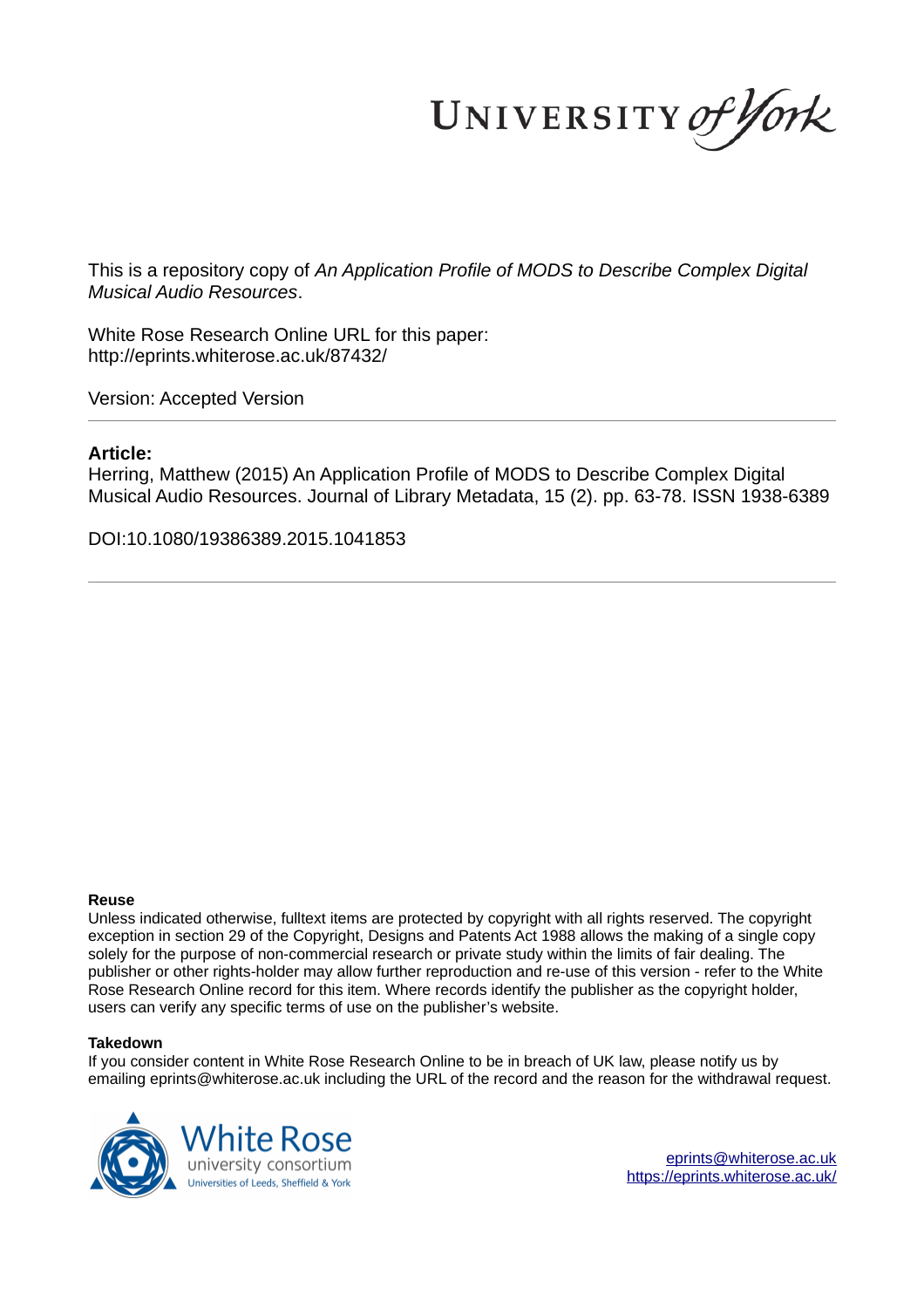# **An Application Profile of MODS to Describe Complex**

# **Digital Musical Audio Resources**

Matthew Herring, University of York

# *Author note*

Matthew Herring, Information Directorate, University of York.

Correspondence concerning this article should be addressed to Matthew Herring, University of York Library, Harry Fairhurst Building, University of York, Heslington, York, UK, YO10 5DD. Email: matthew.herring@york.ac.uk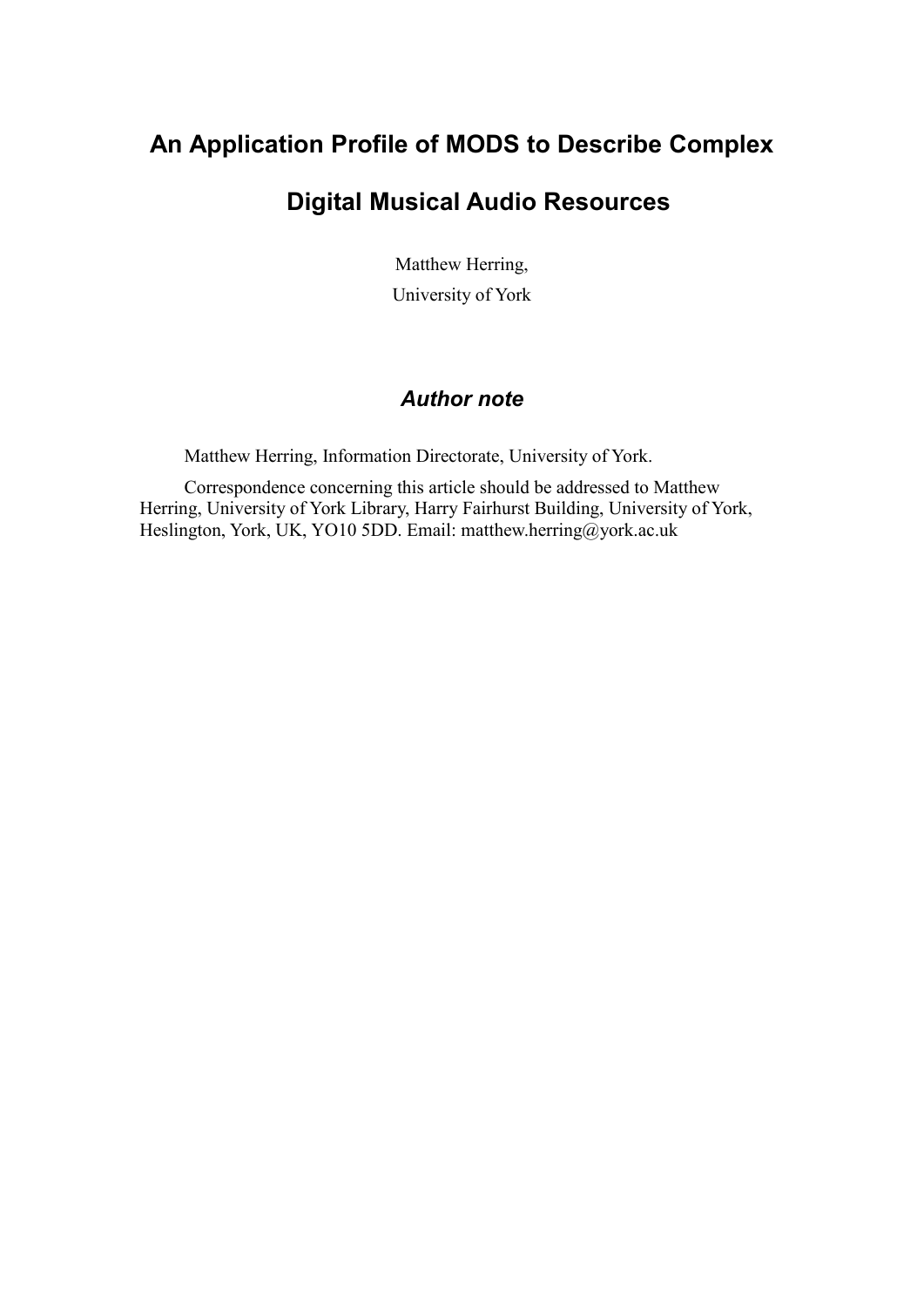### *Abstract*

We describe the development of an application profile of the metadata schema MODS (Metadata Object Description Schema) to describe complex digital musical resources at the University of York (specifically, the Music Preserved archive and John R. T. Davies jazz collection). The profile makes use of the MODS relatedItem element to create 'bi-level' records, in which component parts of a recording can be described in the same amount of detail as the whole. This is useful where recordings contain several musical works and other non-musical elements, such as applause or announcements. Such recordings may be regarded as historical, as well as musical, artefacts, and we discuss the implication of this for metadata. We considered the abstract model FRBR (Functional Requirements for Bibliographic Records) as an alternative approach to MODS, but concluded that our conception of musical recordings as historical artefacts challenged the primacy of the 'Work' concept in FRBR. We concluded that MODS was a suitable schema for the kind of metadata we wanted to create, but that it could benefit from being more flexible in some of its concepts.

**Keywords**: music, metadata, MODS, FRBR, application profile, bi-level, archives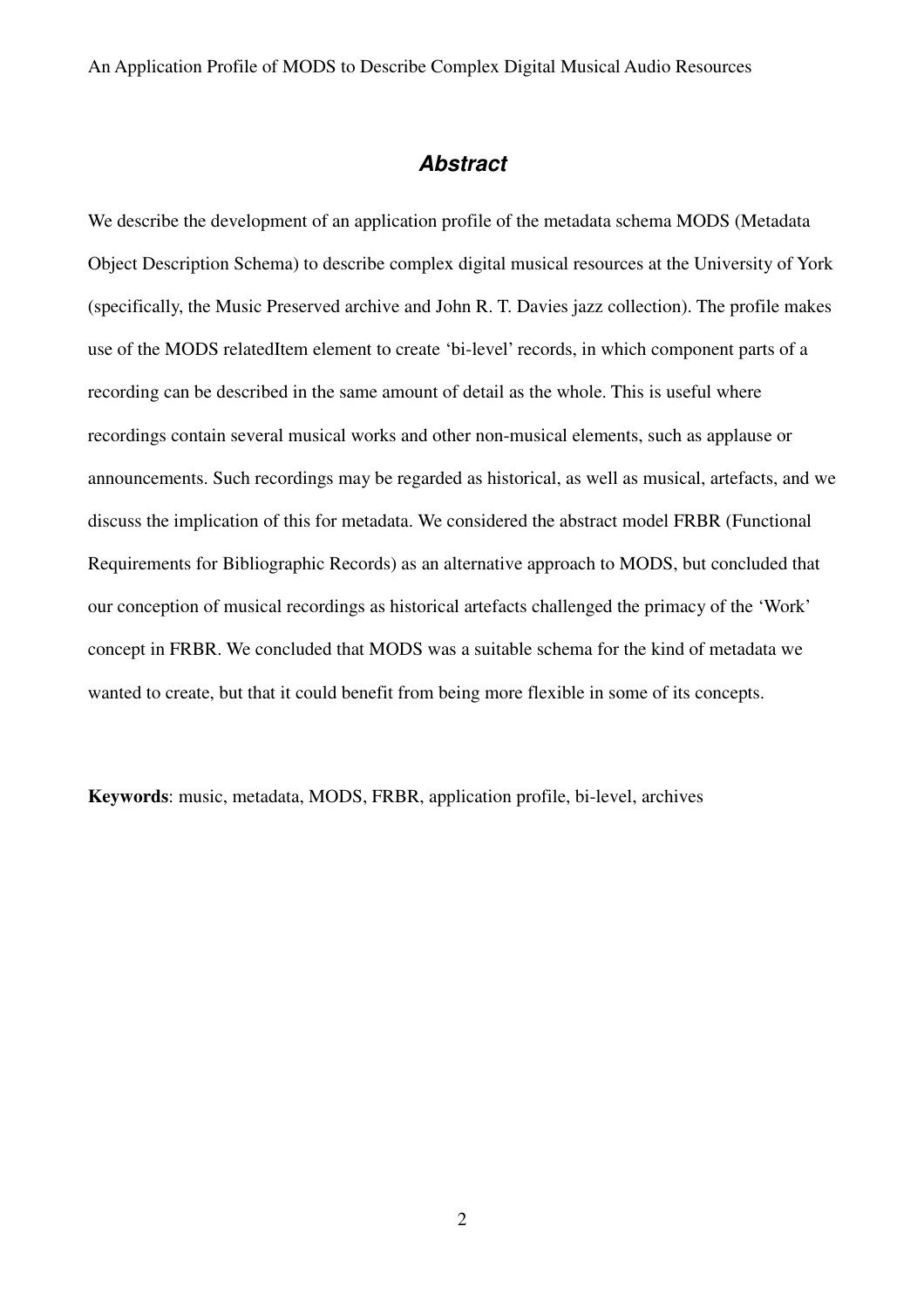### *Introduction*

This case study describes a project to develop a metadata application profile for complex digital audio resources in a digital repository, York Digital Library (YODL), at the University of York, UK. The project ran in two main phases, 2008-9 and 2013-4. The problem faced was how to describe sound recordings which contain a number of different musical and non-musical elements in such a way as to allow search and retrieval by diverse user groups including musicologists and music enthusiasts. After considering a number of relevant projects and metadata standards, we selected MODS (Metadata Object Description Schema) as our main metadata schema. A major part of our application profile of MODS is the use of the MODS <relatedItem> element to create bilevel, or complex, records. We are not aware of other MODS applications which use this feature of MODS in this way. Our project also highlights limitations in current metadata standards, including MODS and FRBR (Functional Requirements for Bibliographic Records).

## *Background*

YODL is the University of York's repository for multimedia content created either out of or for teaching and research (University of York Library & Archives, n.d). It began in August 2007 as the JISC-funded SAFIR project and became a full-scale service in August 2011. YODL is based on the open-source software Fedora Commons, onto which a bespoke interface and workflows have been built (Allinson & Harbord, 2009; Stracchino & Feng, 2009).

At the outset, YODL mainly contained image and text-based resources. The first major body of digitised audio content to be included was the Music Preserved archive, the physical manifestation of which is held by the Borthwick Institute for Archives (part of the University of York). Music Preserved is a charity which preserves rare and unique recordings of public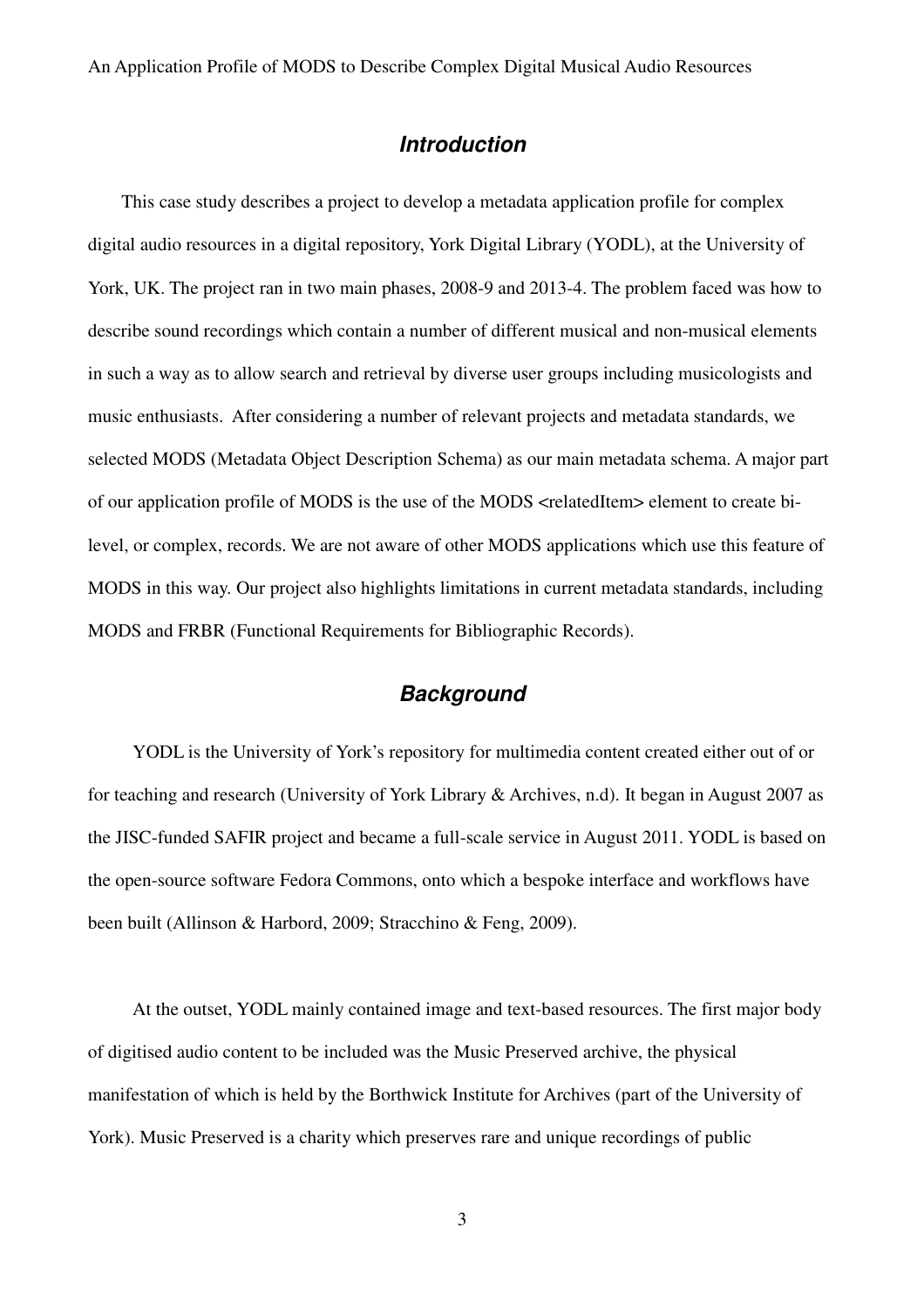performances of classical music (Music Preserved, n. d). The archive consists of recordings on a variety of media and there has been an on-going project to digitise these. Many were recorded from U.K. radio broadcasts by amateur enthusiasts (notably Lord Harewood) in the days when broadcasters did not routinely record their broadcasts. Others were recorded from live performances. Many are the sole known recordings of particular performances. Music Preserved has a derogation from the U.K. Copyright Act, which allows them to keep and provide access to recordings, some of which would otherwise be illegal under U.K. Copyright law. The archive is, therefore, very important and valuable.

Another significant collection, which we have also begun to work on, is the John R. T. Davies collection of jazz records. Davies (nicknamed "Ristic") was a jazz musician and re-mastering engineer who was a leading expert in the field of restoring early jazz recordings. His collection of 78rpm and other records contains unique and very rare recordings. The metadata for this collection is simpler than for Music Preserved, so this article will focus on the latter.

### *Literature review*

This case study touches on at least three areas which present a challenge to the core tradition of bibliographic library cataloguing: cataloguing within a digital repository environment; the cataloguing of music resources; and the cataloguing of complex.

Park and Tosaka (2010) summarise the challenge of cataloguing in the new digital repository environment very well.

*Unlike traditional cataloguing, [...] a digital library project often involves decisions about handling*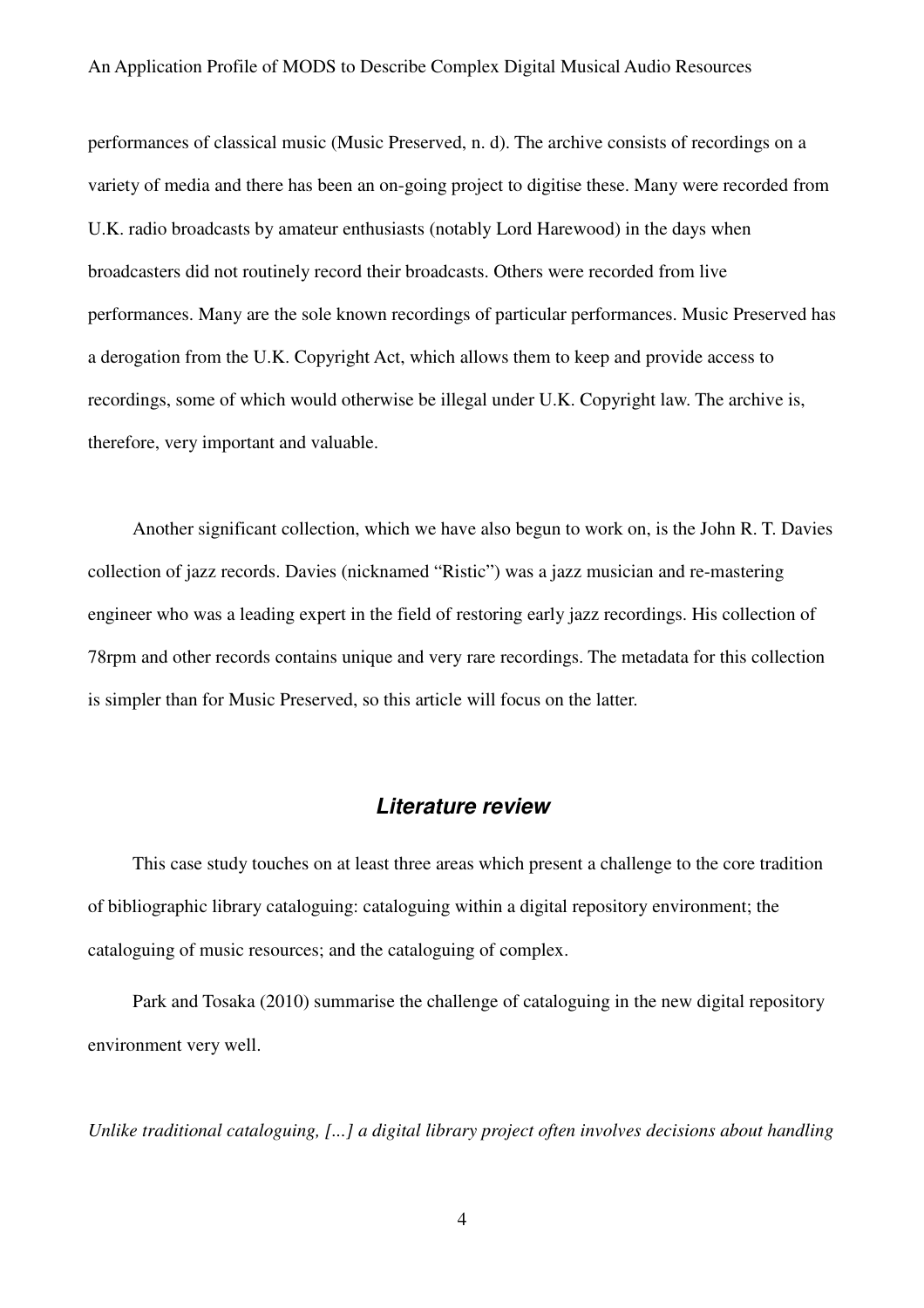*new formats, various types of resources, and multiple options of using new and dynamic metadata standards for different communities with changing needs and expectations. In addition to the resulting interoperability issues in the aggregated environment, metadata creators must also pay attention to the newer functions of administration, provenance, rights management, and preservation. As a result, the quality of metadata in this increasingly complex environment is based on a much broader set of functional requirements beyond the application of established rules and standards in conventional descriptive and subject cataloguing.*

Other authors note that implementers respond to this complex environment by using metadata schemas pragmatically, rather than 'strictly' and by mixing and matching schemas (Heery and Patel, 2000). A 2010 survey by Park (cited in Martin, 2011) indicated that over one third of respondents added home-grown metadata elements to their selected schemas. This is not an entirely negative picture, as technologies such as RDF (Resource Description Framework) and XML (eXtensible Markup Language) enable implementers to declare explicitly how they are using metadata elements and allow interoperability (Heery and Patel, 2000). It does mean, perhaps, that flexibility in the use of schemas will be the norm rather than the exception in the digital environment.

Music cataloguing has always been a specialised area within library cataloguing, with its own particular requirements. With western classical music in particular, the concept of the musical 'work' presents a challenge to the primacy of the physical container (book, compact disc, etc.) in bibliographic cataloguing (Smiraglia, 2002). Hemmasi (2002) and Iglesias, Garijo, Molina and de Juan (2009) present some shortcomings of the 'traditional' bibliographic cataloguing duo of MARC and AACR2 for describing digitised representations of music. Some of these problems, such as the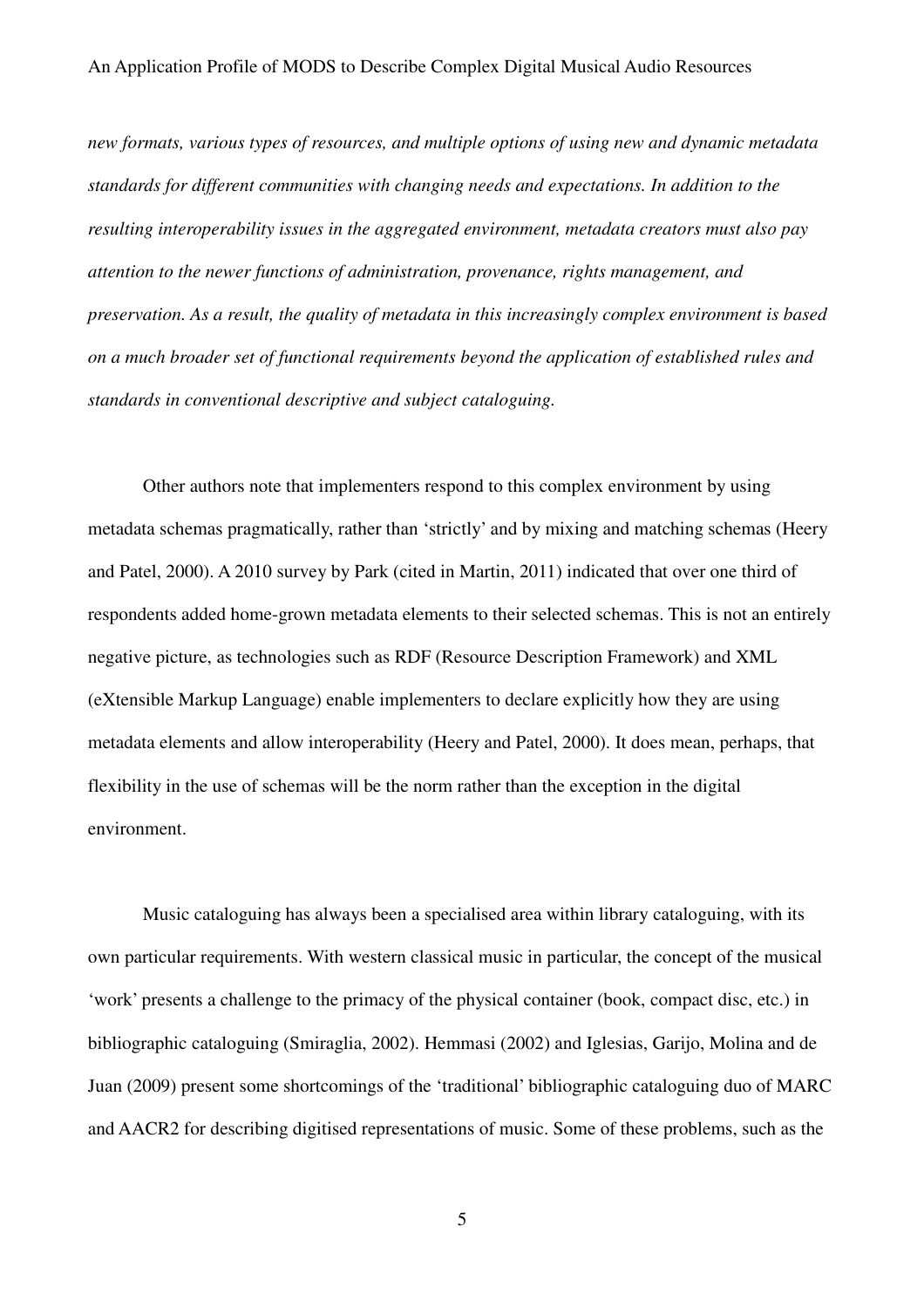lack of structural, administrative and intellectual property rights metadata in MARC, relate to the new functions which metadata has to fulfil in the digital repository environment. Others relate to the particular needs of digital music resources. These include the criticism that MARC does not do a good job of supporting searching by musical 'work' (the structure of uniform titles makes them impervious to searchers), or by composers and performers (MARC prioritises authors). (MARC21, however, does allow composers and performers to be individually recorded, so this may be more a matter of implementation).

Music resources often have complex internal relationships, for example where a CD contains recordings of several musical works, each with its own title, composer, composition date, performers etc. This complexity is not new in the world of music cataloguing: Smiraglia (2002) lists a number of different categories of derivation from musical works, including translations, amplifications, adaptations and performances, all of which existed in pre-digital (indeed, prerecorded music) days. Different approaches to the complexity of resources include those which address the processes of the creation and transmission of resources in order to model them conceptually; and those which, more simply, describe whole-part relationships within the actual content of a resource.

The abstract model FRBR (Functional Requirements for Bibliographic Records) (IFLA Study Group on the Functional Requirements for Bibliographic Records, 2009) represents the first of these approaches. The 'backbone' of FRBR is its set of four 'Group 1' entities (Work, Expression, Manifestation, Item), representing stages in the reification of a resource from an intellectual conception (Work) through to an individual physical or digital object (Item). FRBR also treats creators and subjects as separate entities (Group 2 and 3 entities). The metadata schema METS (Metadata Encoding and Transmission Standard) (Library of Congress, 2015) represents the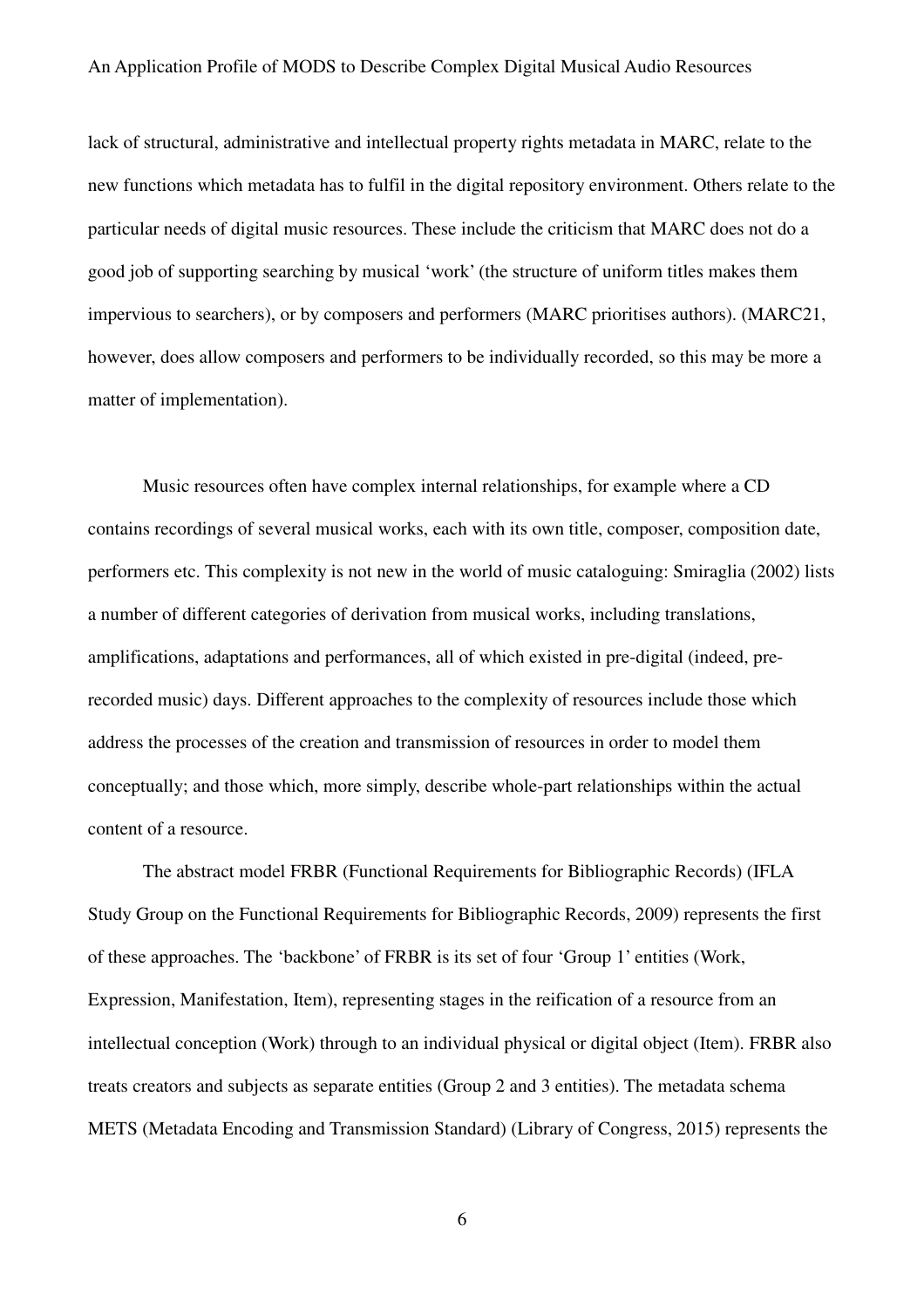second approach. METS allows the creation of XML metadata records which express hierarchical relationships between parts of a resource. Unlike FRBR, it does not impose any conceptual structure or meanings of its own.

The Variations Project at Indiana University has grappled with the complexity of music resources. Variations 2 created a music metadata profile which analysed musical resources in terms of several key entities which resemble FRBR entities (Work, Instantiation, Container, Media Object and Contributor); its successor, Variations 3, mapped these explicitly onto FRBR entities (Riley, 2008). The Variations metadata schema is used in the Variations Digital Music Library, used for teaching at Indiana University, and in the Variations suite of open-source digital library software tools. Of wider potential use, perhaps, is the XML definition of FRBR which has been developed by the Variations Project (Riley, 2010).

Other music cataloguing projects which have been based on FRBR have adapted the model, or combined it with other standards. The Time-based Media Application Profile (Time-Based Media Application Profile, 2009) uses terms from a number of name spaces, including FRBR, Dublin Core, OWL (Web Ontology Language), RDF (Resource Description Framework), FOAF (Friend of a Friend) and its own TBM (Time-based Media) to create a metadata profile for time-based media which includes both descriptive and structural elements. When we began our work on music metadata in 2008, this project was still in progress, but we were not able to locate any implementations of the profile in 2014.

The Variazione project (not to be confused with Variations!) has developed a FRBR-based application profile of Dublin Core, called VMAP (Iglesias, Garijo, Molina and de Juan (2009). This redefines all of the FRBR Group 1 entities in response to perceived shortcomings of the original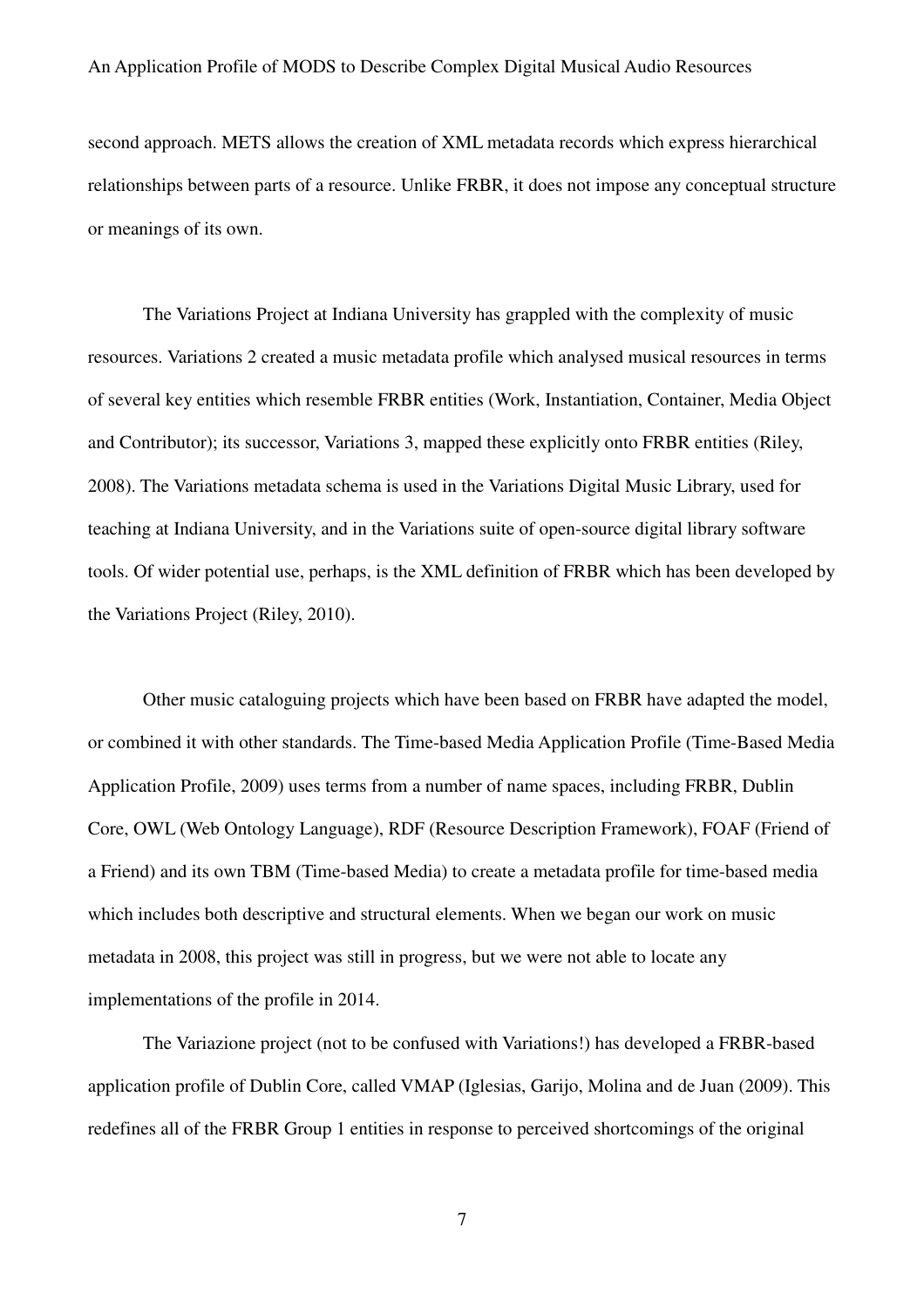model. For example, Work is redefined as Composition and Expression is redefined as Musical Content. The project addresses the difficulty of not having a definable Work (e.g. a recorded master class), or of where a recording is an Expression of multiple works (e.g. a video of a concert). The types of relationships possible between entities are altered, allowing many-to-many relationships in place of FRBR's rigid one-to-one relationships. Music Australia (Ayers, 2004) is another project which has attempted to implement FRBR for music resources. Their conclusions are similar to those of Variazione: that FRBR offers significant benefits as a model for music resources, but needs to allow more flexible relationships between entities.

An example of a project which has made use of METS for complex music resources is the British Library Sound Archive's METS profile for archival sound records (British Library, 2008). This has been developed to meet preservation and access needs for digital audio resources. METS is used to define both the logical and physical structure of the resource. The logical structure represents the intellectual content of the resource and the relationships between different parts of it, such as between audio files, images and text. The physical structure represents the structure of the physical analogue originals. Descriptive metadata is provided by embedded MODS and Dublin Core records (the former to describe the whole resource, the latter for the parts). Pre-existing MARC catalogue records are also embedded in the METS, along with a number of technical and transfer metadata records. This approach is fairly conservative compared to attempts to implement FRBR, but it has the virtue of using proven and widely-used standards. This approach was, in some ways, the most influential for our project.

# *The challenge*

The Music Preserved archive had the most complex needs of any of the audio collections we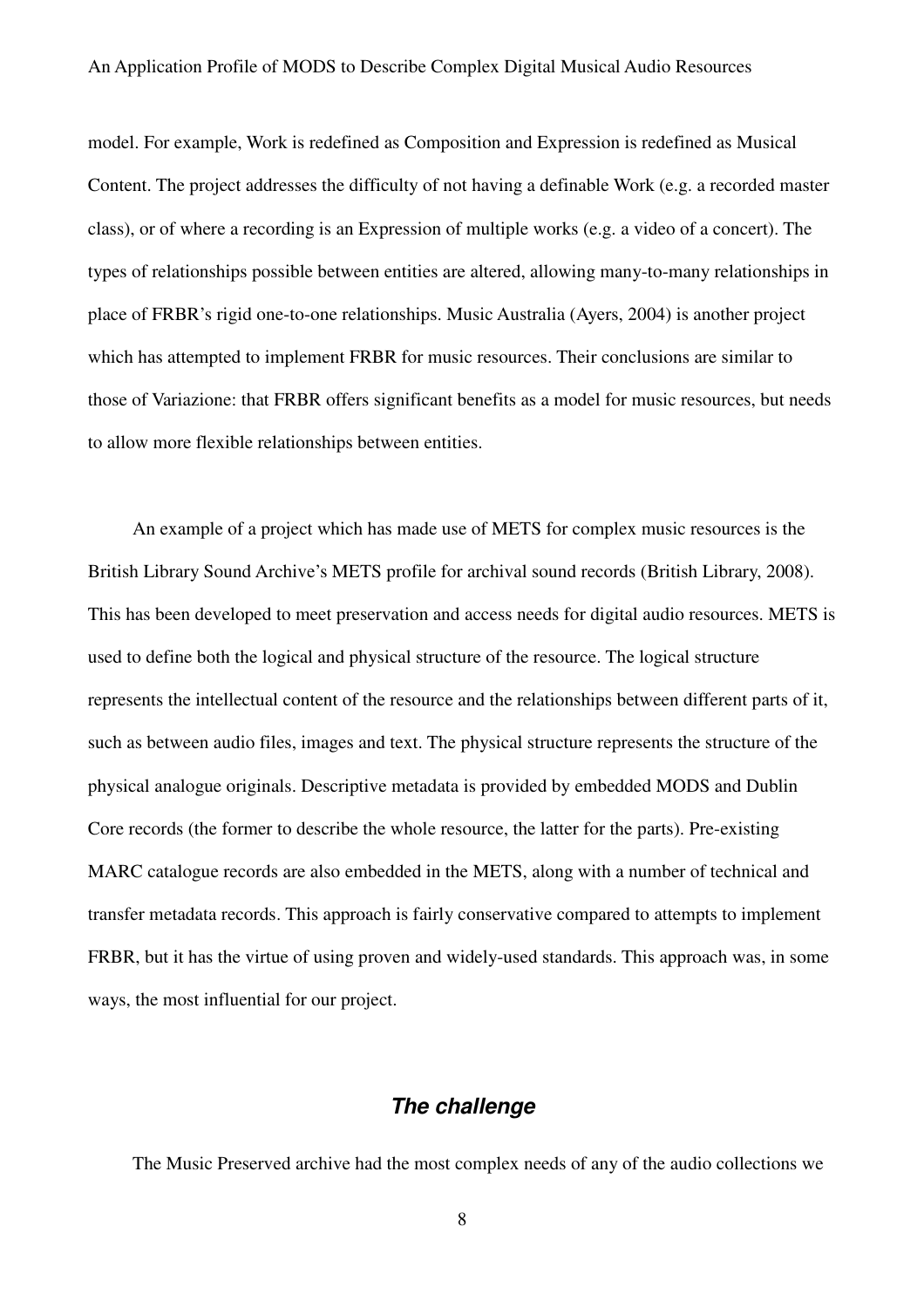were dealing with, so we decided to base the metadata profile and object model on this set of content – in the hope that the simpler needs of other content would thereby be met as well. Our colleagues in the Department of Music, Dr. Jenny Doctor and her PhD students, who were working on the digitisation and cataloguing of the collection, presented us with the following paradigm.

A music enthusiast threaded a reel-to-reel tape onto a tape machine and started recording what was on the radio. He (less often she) captured an announcement; then a piece of music; followed by some applause; then another announcement; then some more music. At some point he stopped recording. The interval between the pressing of the record and stop buttons we called the *Event*. An Event is roughly defined a recording session. It doesn't necessarily correspond with a programme as broadcast (it might only be part of a programme, or straddle more than one programme), or with a piece of physical recording medium (an Event might occupy part of a tape, alongside other Events, or run across two tapes). It does not necessarily correspond exactly with a musical performance. To complicate matters further, an Event might include pauses in the recording, as when the recorder recorded an opera performance, but omitted the interval talk. To define an Event you need to understand the intention of the recorder; what they thought that they were recording as one 'thing'. This was the task of our musicologist colleagues.

The Event had to form the basis of our metadata profile. As an historical record, the Event was regarded as being of primary importance by our advisors in the Department of Music. We could not describe the Music Preserved content solely on the basis of any of the normal units of cataloguing, such as physical tapes, or musical works. Of course, all of the musical and other components of the Event needed to be adequately described as well. The challenge from a metadata point of view was to describe both the Event and its component parts using standards where possible.

A large body of metadata had already been compiled, in the form of a Microsoft Access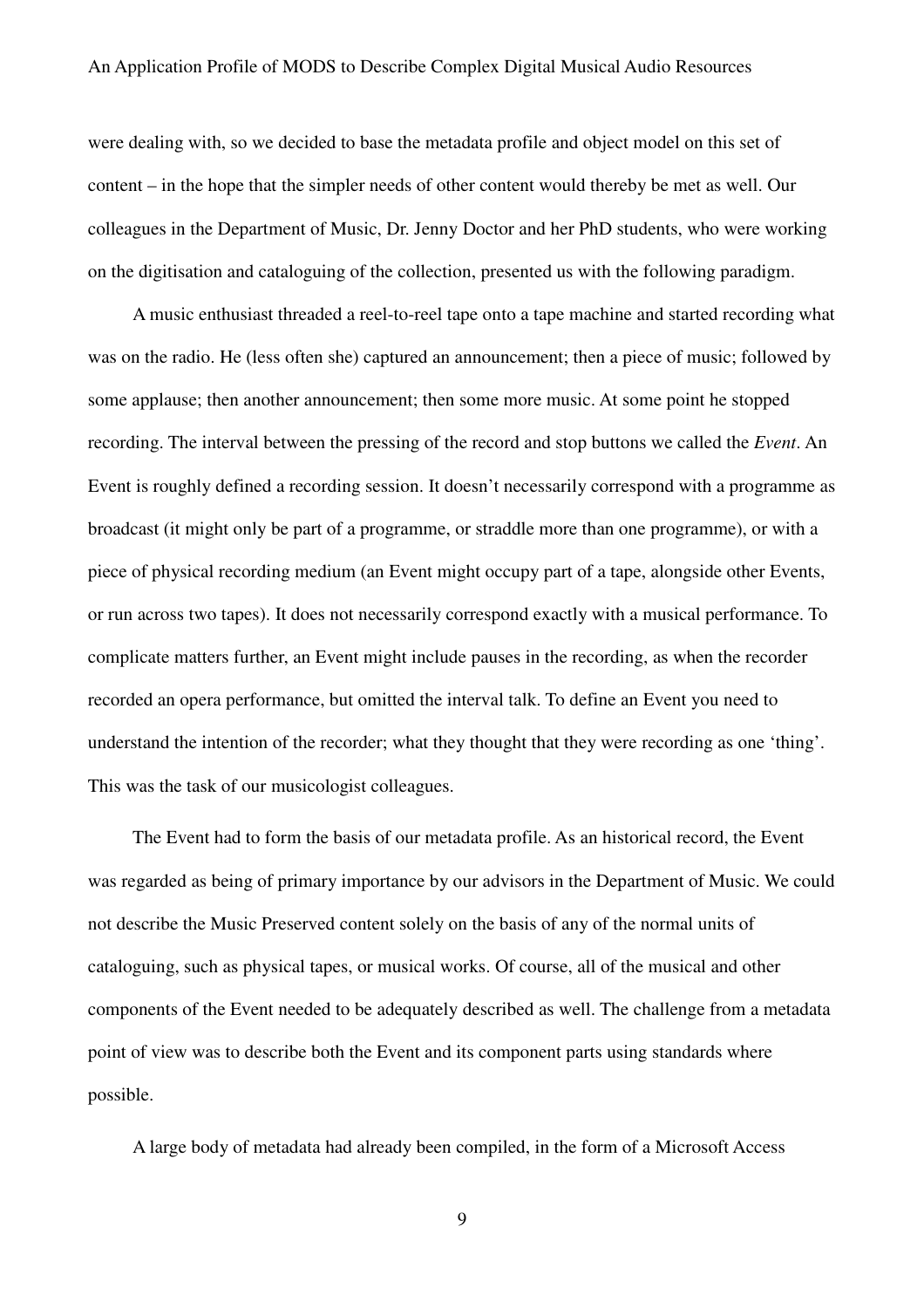database, by the PhD students, under the guidance of Dr. Doctor. This consisted of descriptive, technical and administrative metadata, but had weak structural metadata. The database was compiled with a concern for consistency and quality (especially from a musicological point of view), but followed what was effectively a bespoke, home-grown metadata schema, which did not easily translate to any published schema. Converting this existing metadata into our chosen format was also part of the challenge. Another part was to create a metadata form and submission workflow so that the student cataloguers could stop entering data in the database and start submitting metadata and audio files directly to YODL.

## *Process – choosing a format*

Our approach to developing a metadata profile was to begin with the existing database and to try and find the metadata schema which mapped most closely onto its fields. Having adopted VRA Core 4.0 as our standard metadata schema for images, we hoped to find a similar 'off-the-shelf' schema for music recordings which would meet our needs. Sadly, we did not find one. Two standards which we did look at, the European Broadcasting Union (EBU) Core Metadata Set for Radio Archives (European Broadcasting Union, 2014) and the Public Broadcasting Metadata Initiative PBCore (Public Broadcasting Metadata Dictionary Project, n.d.), which are both application profiles of Dublin Core, did not meet our needs. Both seemed promising, as they were designed for describing broadcasts, but neither handled the musical aspect of our recordings or the structural metadata well enough for us.

We looked very carefully at FRBR, as it seemed to be a good fit with the object-based architecture of Fedora Commons. In the end, however, it was simply too large a task to develop this within the limits of our project. It would have necessitated the creation of a sophisticated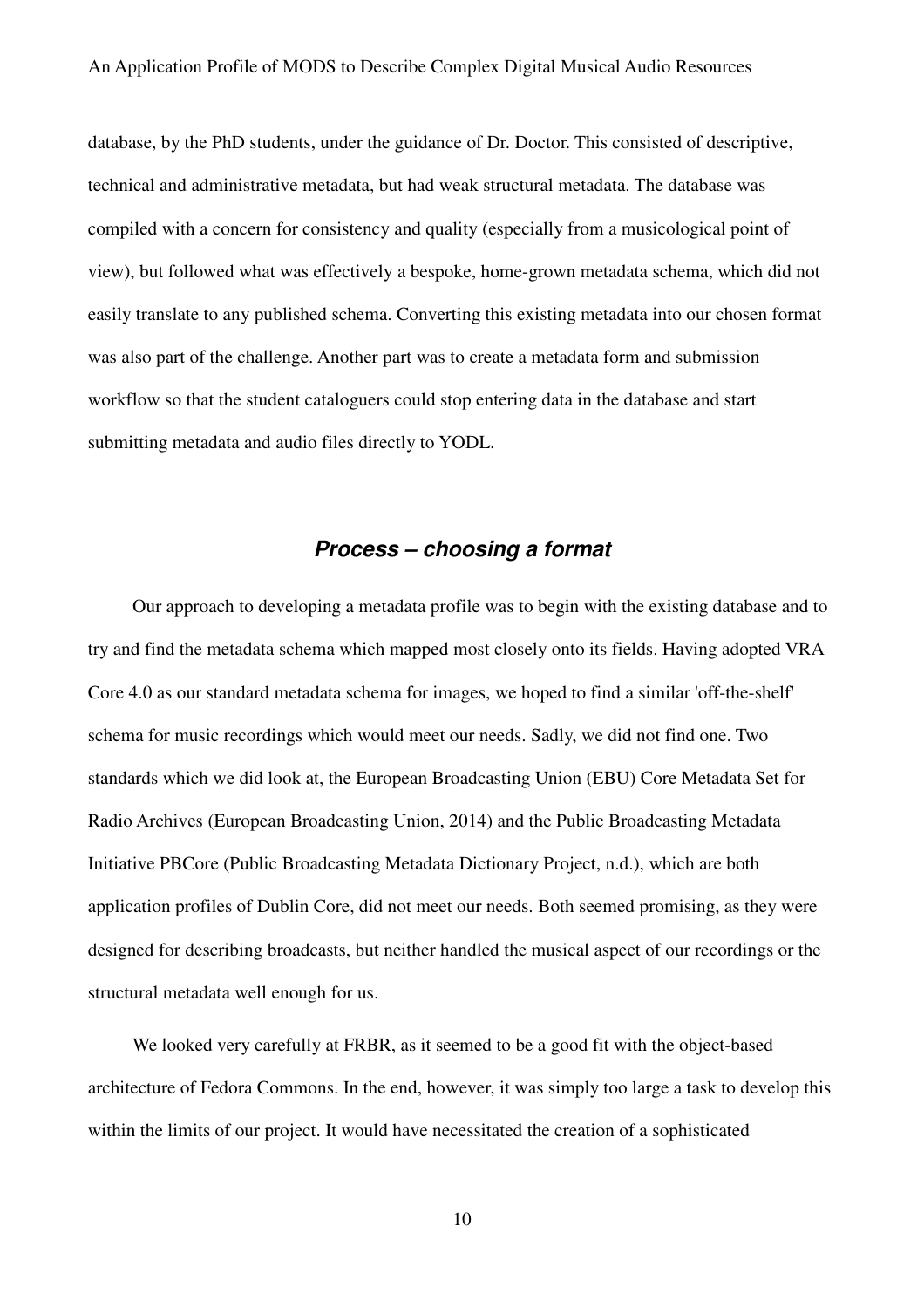cataloguing interface and workflow in order to handle the complex relationships between entities. These metadata structures would then have to be made searchable and intelligible to users. When we were making these decisions (in 2008), the Variations project had not yet published their FRBR XML schema. Having an off-the-shelf FRBR XML schema might have encouraged us to try this route.

A more fundamental problem which we found with FRBR was that the primacy of the Work is challenged by our concept of the Event. In the Event-model, musical works are regarded as having significance because of their context within the Event, as well as in their own rights. Nonmusical elements, such as announcements, interviews and applause are also important parts of the Event and need to be represented alongside musical works. It was difficult to see how some of these 'incidental' elements could be regarded as Works and there is no other FRBR entity which captures them.

No perfect solution to our needs was available and it was clear that we would have to use a pragmatic approach. Our starting point was to select a good standard for descriptive metadata and MODS seemed to provide the best answer. Guenther (2003) has described the aim of MODS as being to meet the needs of "members of the digital library and related communities as they attempt to implement projects involving search and retrieval, management of complex digital objects, integrating metadata from library databases with other non-MARC sources, and other functions". It is simpler than traditional MARC, but richer than Dublin Core. Although it is a general standard, it provides richer descriptive elements than PBCore or the EBU standard. It thus seemed to us a natural choice to consider for our descriptive metadata needs. We also considered MARC, but its richer set of elements did not add anything which was relevant to our needs.

Two key features of MODS which are essential to our profile are the capability to add local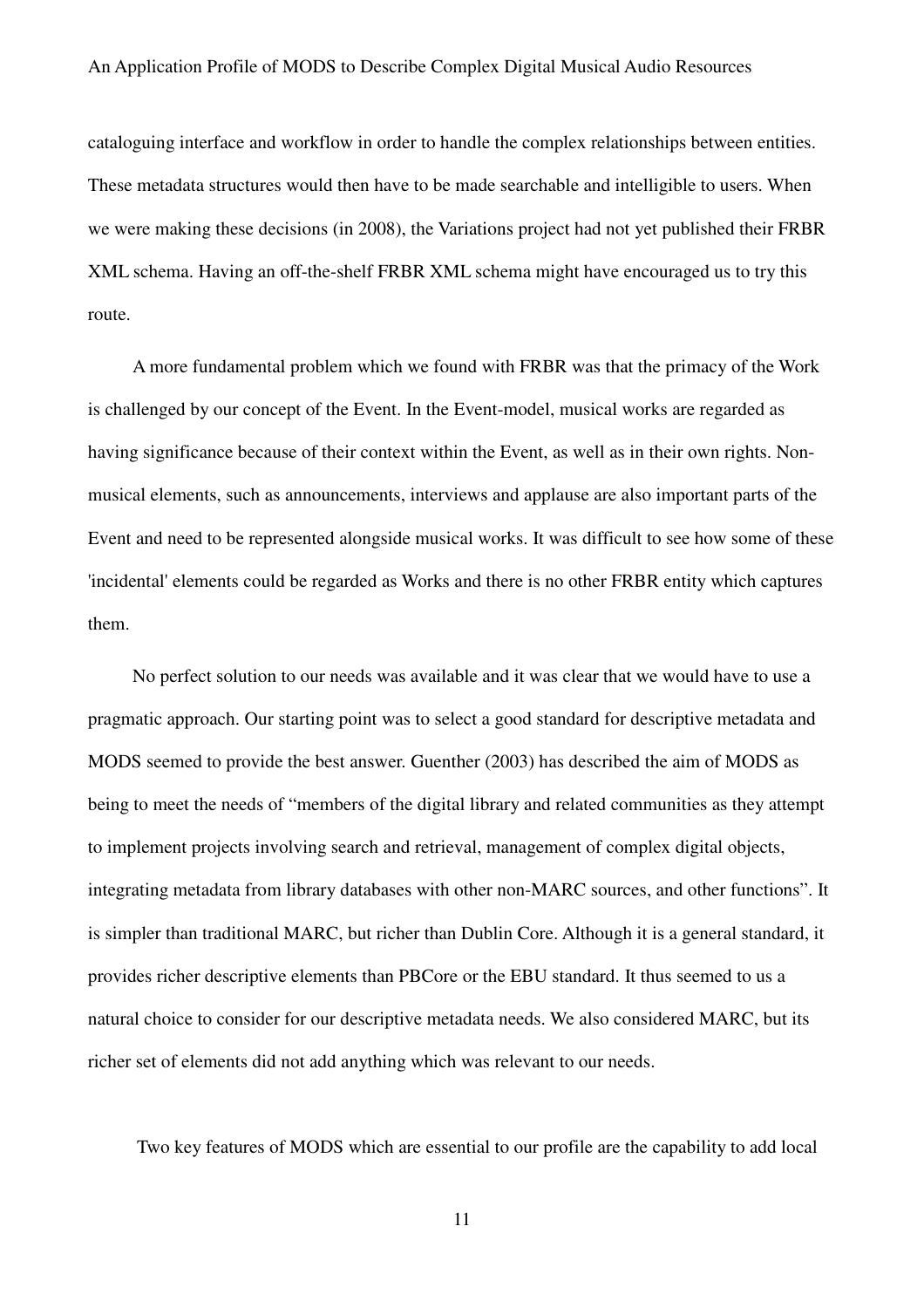fields (either by using the <extension> element, or by creating local values for the *type* attribute to the <note> element) and the ability to produce hierarchical records by using the <relatedItem> element.

#### *Developing the metadata profile*

Having selected MODS, the actual process of the development of the profile was one which involved on-going discussion with colleagues in the Music Department. Although MODS is a rich metadata standard, it could not handle all of the highly specific fields of the database. Extending MODS would capture more of the database, but with at least two payoffs: making it more difficult to share the metadata; and tying the application profile more closely to the cataloguing practices of the Music Preserved database. The Music Preserved and Davies collections were intended as pilotprojects to develop audio and video cataloguing more generally in YODL, so an eye had to be kept on the possible wider usefulness of the application profile.

The aim was to reach as broad a user group as possible, including music fans, who, arguably, might not want a lot of detailed information about the Event, and academics, who might value this historical context. The application profile had to strike a balance between the needs of these different users. This meant the loss of some fields from the database (though these were mapped onto more generic fields in MODS, so that very little actual information was lost).

The main area where we decided to extend MODS was that of technical metadata. We defined this as information about the physical media and transfer process. A number of standards exist for this sort of metadata (including the AES X098c standard, which forms part of the British Library METS profile), but we took the decision to create our own bespoke schema, based on certain fields in the Access database. None of the standards investigated by the Music Department's audio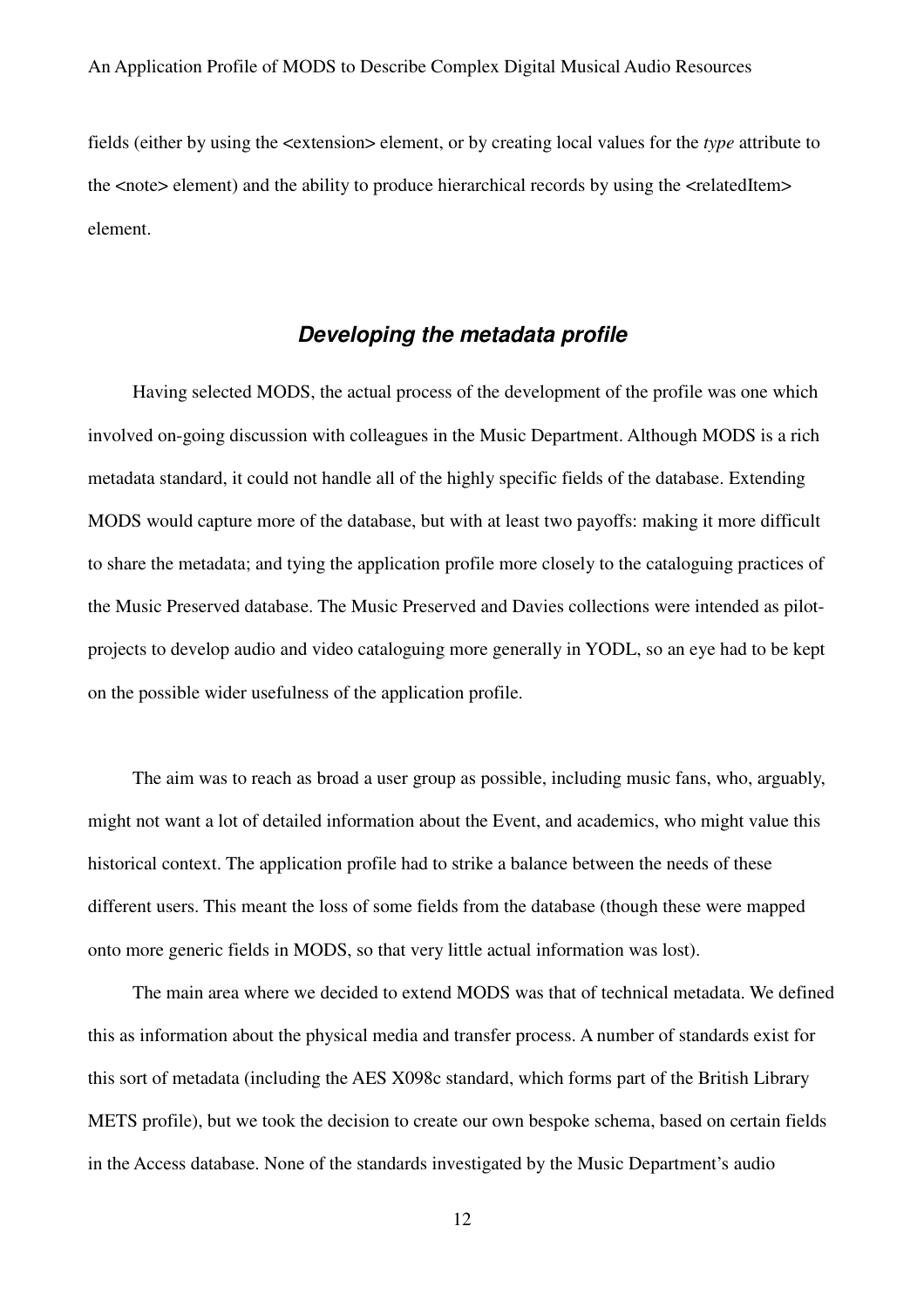technicians were judged to be suitable by them and we thought that technical metadata would interest a narrower group of users (academics and project staff). It is important to keep it from a digital preservation and historical point of view, but of less interest to the average music enthusiast. It matters less if it is missed by harvesters and aggregators. We did, however, keep an eye on the possibility of converting it to a recognised standard in the future. The technical metadata is nested in the MODS <extension> element.

We also extended MODS itself in a number of ways to capture key musicological metadata from the database. Certain important concepts did not seem to be picked up by standard MODS. These include the geographical place and venue of a performance. In MODS the  $\langle$  place> element refers to place of publication/issuance, which in our case is usually place of broadcast. We needed to clearly disambiguate place of broadcast from place of performance (though they may be identical for live studio recordings). (MODS does recognise the difference between the creation and issuance of resources in its two date fields <dateCreated> and <dateIssued>). In this, MODS seems to compare badly with VRA Core 4.0 (schema for visual resources) which has a much more generic, and useful, <location> element. VRA <location> has a list of type attribute values to cover such things as performance, discovery, creation, exhibition and repository. MODS seems to be much more tied to its library origins and this sometimes makes it less useful than it could be in a digital context. We extended MODS to cover these concepts by using local values for the type attribute for the <note> element: "placeOfPerformance", for geographic places, and "venue", for buildings. We also created local type attribute values for <genre> and <note> to cover various controlled lists from the database. These recorded types of premiere (world premiere, UK premiere etc.) and different categories of recording (studio recordings, live performances etc.). All of the nuances would, of course, be lost if our MODS metadata were shared, but they are distinctions which are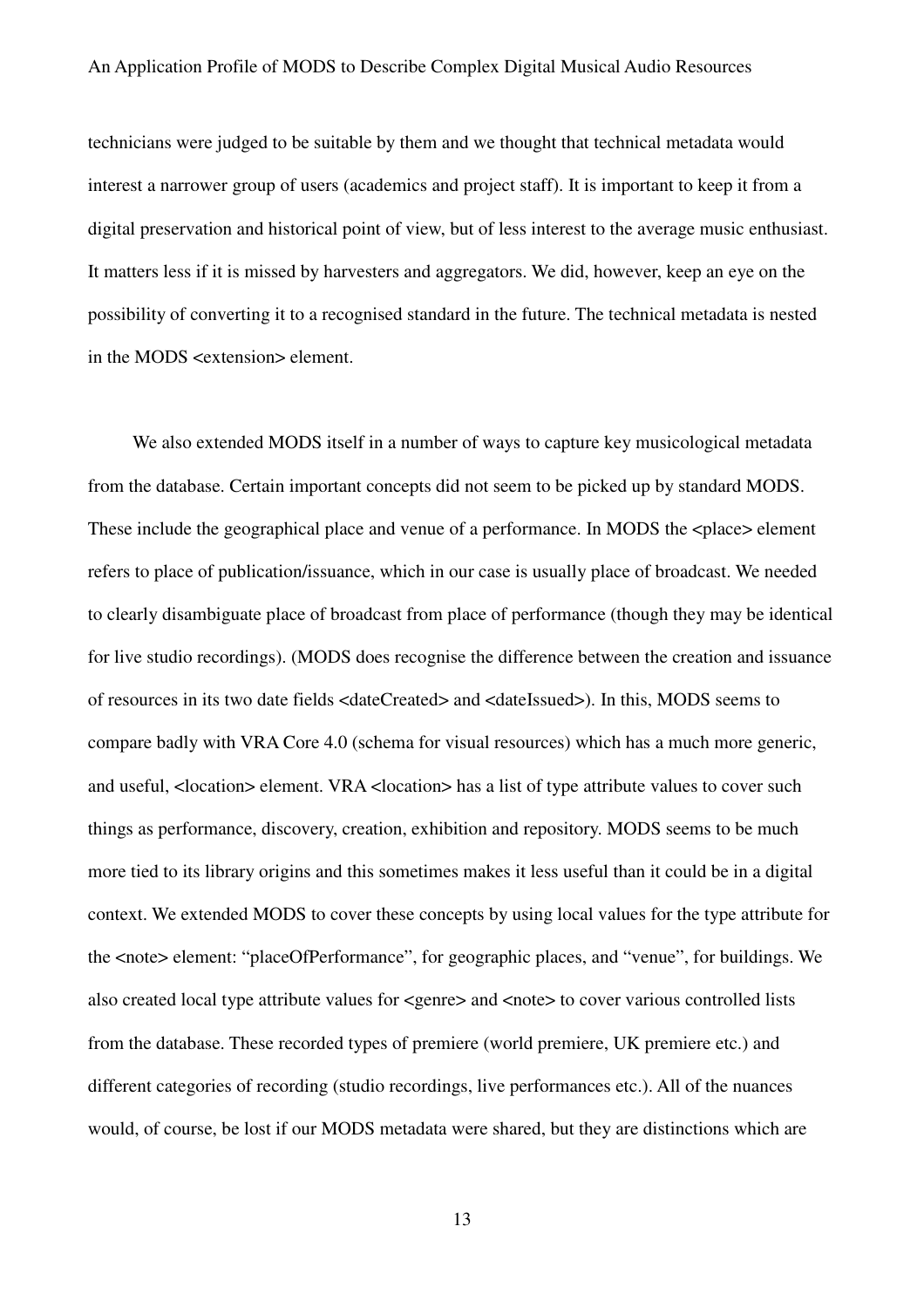important to our local users, especially in the Music Department.

After selecting MODS as the base for our profile, the next decision was that the Event should form the basic cataloguing unit. It would have been possible to catalogue each part of the Event as a separate unit – as separate recordings of musical performances – but it was felt important not to break up the historical record constituted by the Event. Even the applauses were regarded as an important part of the record. We, therefore, needed to be able to create bi-level records; ones which described the Event as a whole and also each of the component parts of the event (performances, announcements, interviews, applause etc.).

MODS can be used to create bi-level records by using the  $\leq$  relatedItem beloment. This can be used (with the 'type' attribute and the value 'constituent') to describe constituent parts of a resource. Any other MODS element can be nested within  $\leq$ relatedItem>, creating records within records. (It seems to be technically possible to create deeper hierarchies by repeatedly nesting  $\leq$  relatedItem> within itself, but this is discouraged by the MODS user guidelines. In some ways, it may have been useful to create further layers of hierarchy, but this would have led to far too much complexity. We decided to follow the wisdom of the MODS user guidelines).

The following is a simplified MODS XML record for a Music Preserved recording, where the Event consists of two parts: a performance of Tchaikovsky's *Sleeping Beauty Suite* and an interview with the conductor, Leopold Stokowski.

<mods>

#### <titleInfo>

 $\lt$ title $\gt$  Sleeping beauty suite and interview with Stokowski  $\lt$ /title $\gt$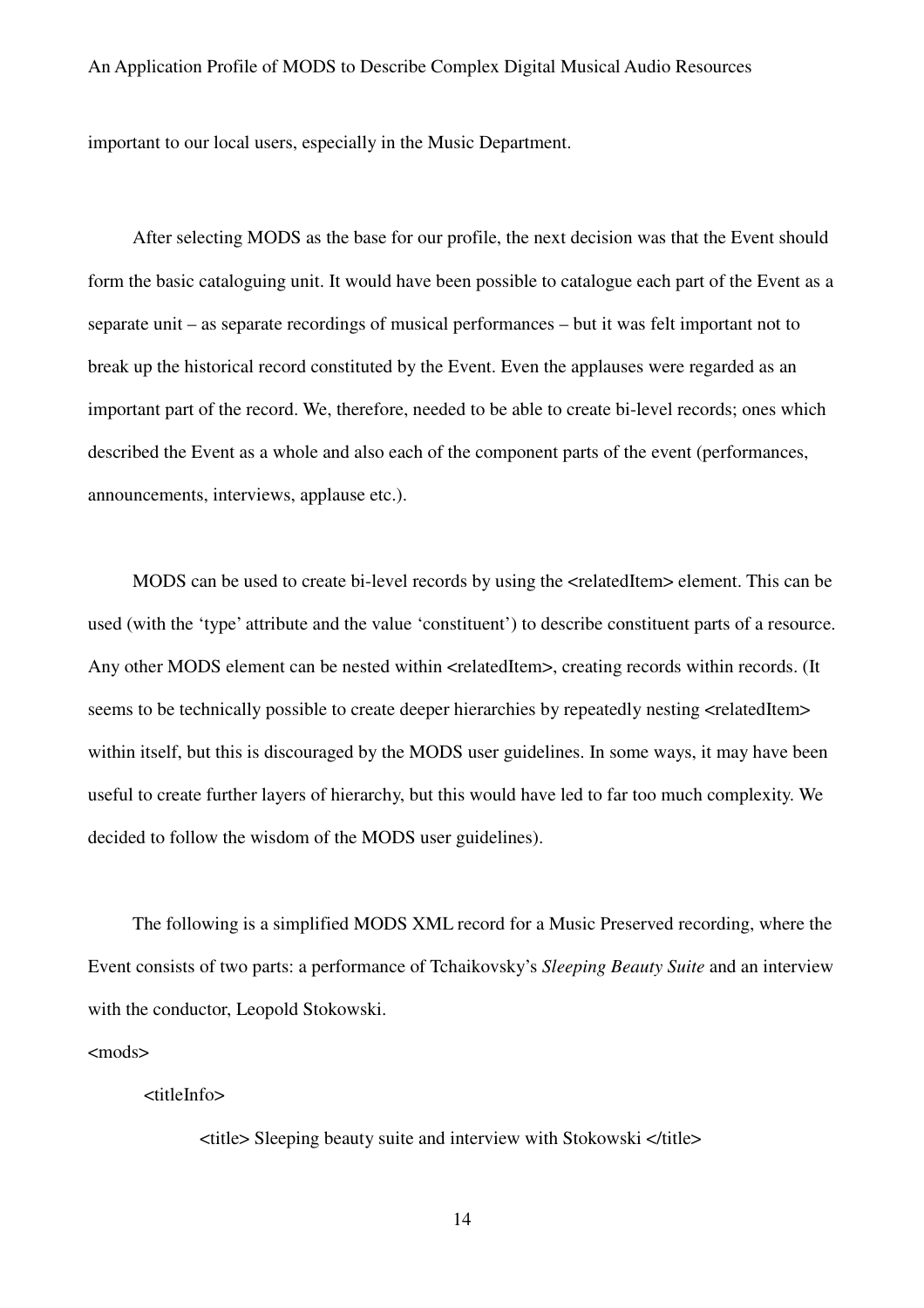#### </titleInfo>

#### <originInfo>

<place>

<placeTerm>England, London</placeTerm>

</place>

<publisher>British Broadcasting Corporation</publisher>

<dateIssued point="start" qualifier="">1965-09-12</dateIssued>

</originInfo>

```
<physicalDescription>
```
<extent>1 reel-to-reel tape</extent>

```
</physicalDescription>
```

```
<relatedItem type="constituent">
```
<titleInfo>

<title>Sleeping beauty suite</title>

</titleInfo>

<name type="personal">

<namePart>Tchaikovsky, Peter Ilich, 1840-1893</namePart>

<role>

<roleTerm>composer</roleTerm>

 $\langle$ role $>$ 

</name>

<name type="personal">

<namePart>Stokowski, Leopold, 1882-1977</namePart>

<role>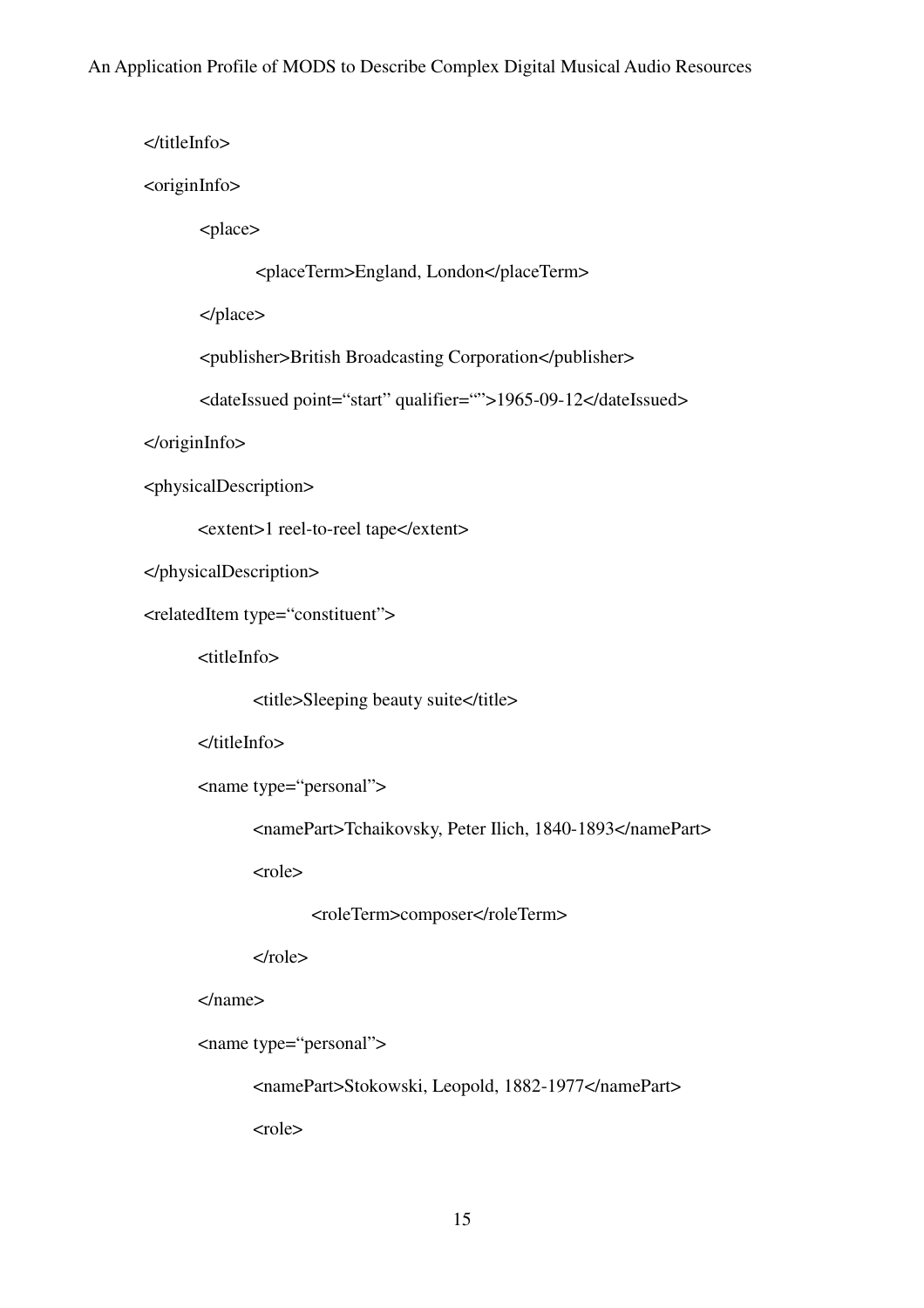```
<roleTerm>conductor</roleTerm>
```
</role>

</name>

<genre type="contentType">music-studio</genre>

<note type="placeOfPerformance">England, London</note>

<note type="venue">BBC Maida Vale Studios</note>

</relatedItem>

<relatedItem type="constituent">

<titleInfo>

<title>Interview with Leopold Stokowski</title>

</titleInfo>

```
<name type="personal">
```
<namePart>Stokowski, Leopold, 1882-1977</namePart>

<role>

<roleTerm>interviewee</roleTerm>

 $\langle$ role $>$ 

</name>

<name type="personal">

<namePart>Cooke, Deryck</namePart>

<role>

<roleTerm>interviewer</roleTerm>

</role>

</name>

</relatedItem>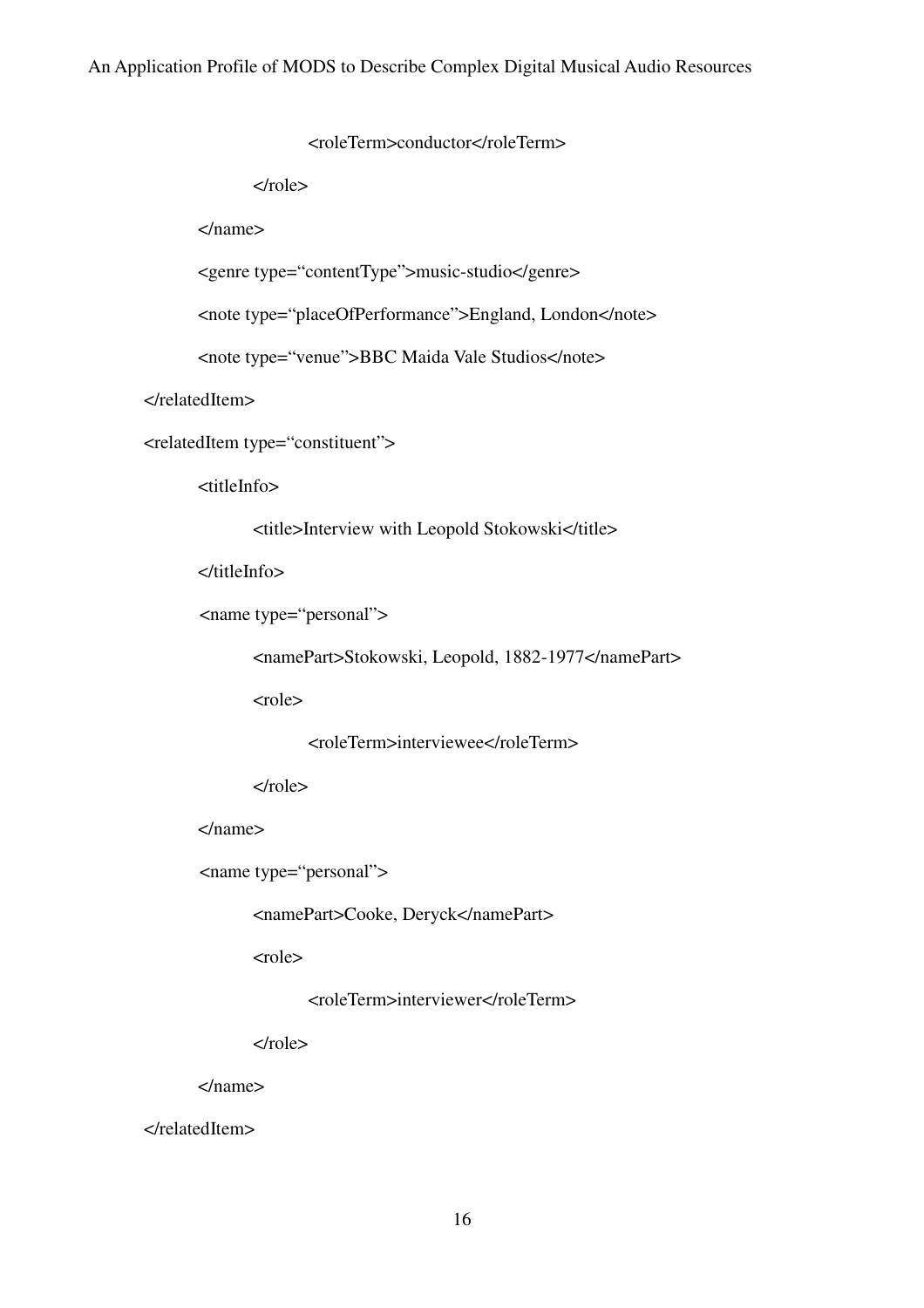</mods>

Metadata about the Event as a whole –details of the broadcast and the physical storage medium – are nested at the 'top level' of the MODS record. Metadata about the performance of *Sleeping Beauty Suite* are nested in an instance of  $\leq$  relatedItem> and metadata about the interview are nested in a separate instance of <relatedItem>. Leopold Stokowski's name appears twice, once in each instance of  $\leq$  relatedItem>, because he has two distinct roles, as the conductor and as interviewee.

# *Object model*

Alongside the metadata profile, we have also developed an object model and a cataloguing interface. In a Fedora Repository such as YODL individual resources are represented by 'Fedora Objects' – instances of Fedora's native XML format, FOXML, which contain all of the metadata about the resource, including relationships with other Fedora Objects, access control information and links to content files. Our object model represents each Event by one Fedora Object ('Event-Object'), containing the MODS metadata record for the Event. Where the digitised audio exists as a single audio file, this is also associated with the Event Object. However, the model allows for recordings to be split into multiple audio files, each of which is associated with its own Fedora Object, linked to the Event-Object by a parent/child relationship. Each of these 'Child-Objects' has a very simple descriptive metadata record, consisting of a single Dublin Core field (dc:title), which performs the function of a track title.

This allows for different digitisation practices. Some Music Preserved recordings, the legacy of early digitisation efforts, have been digitised onto audio CD and split into tracks. These are uploaded to YODL with each track as a separate file, utilising the parent/child model. It is easier to manage the multiple files associated with one Event in this way. Current practice is to digitise to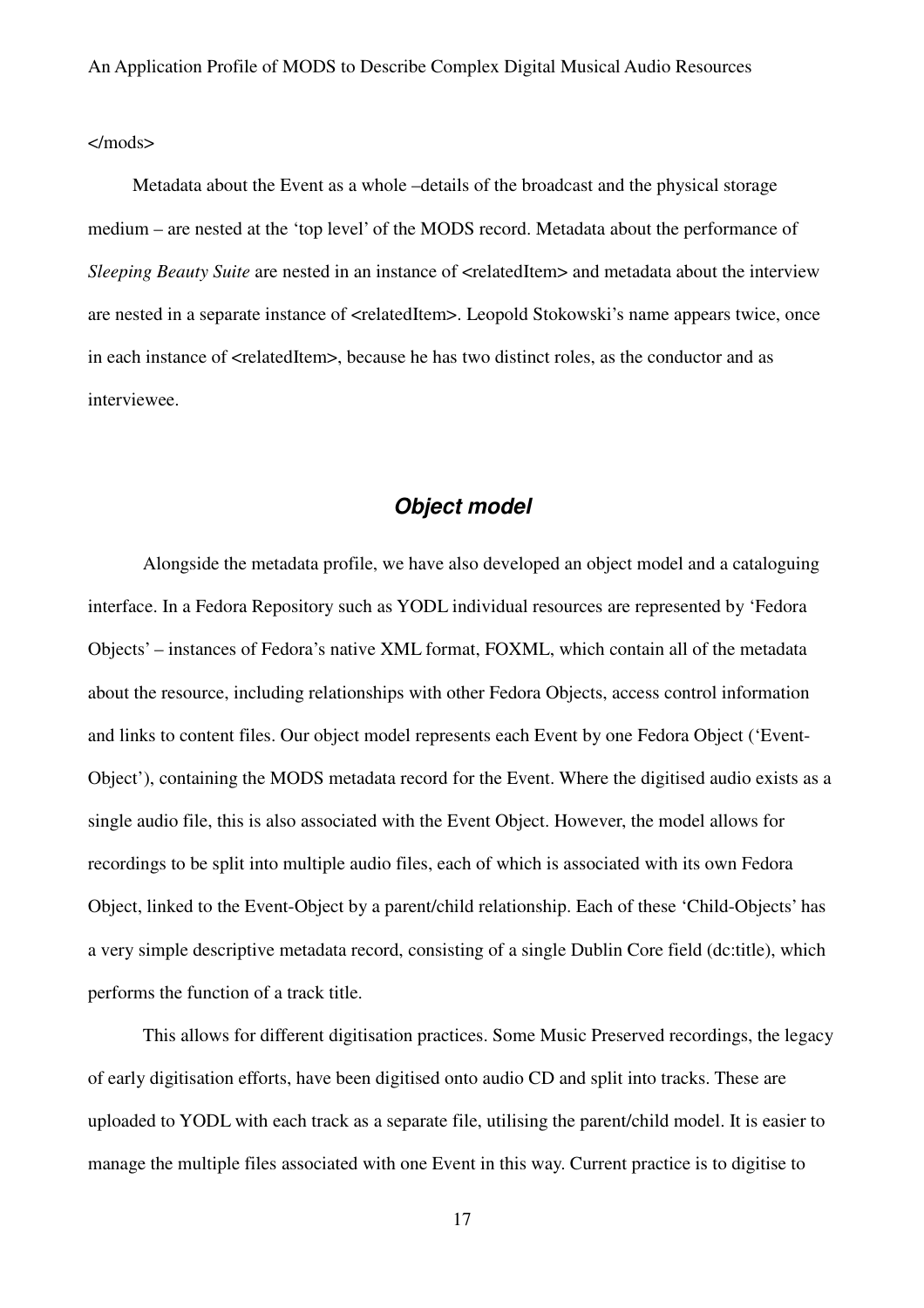BWAV (Broadcast WAV) format, with the entire recording as a single file which is split up by marker points within the audio file. These are attached directly to the Event-Object in YODL.

A key feature of the object model is that its structure is essentially independent from that of the MODS metadata record. This may seem messy at first glance, but allows a great deal of flexibility. In particular, it allows for the digitised audio to be split up, either as separate files or as single files with track markers, to allow the sort of fine grained access that music fans are used to from commercial recordings, for example, at the level of movements of a symphony, or arias in an opera. FOXML, with its parent/child relationships and flexibility, in our case is doing a similar job to METS in the British Library Sound Archive application profile.

# *Cataloguing Interface*

The cataloguing interface has two steps to it. The first is a screen which allows the cataloguer to upload audio files and create the structure described in preceding paragraphs. A text box allows the creation of the dc:title field for the Child-Objects. Once this is submitted, the object structure is created. Derivative MP3 streaming versions of the master WAV files are also created (at 320kbps). The second step is a metadata form, based on the XForms standard. It is highly flexible and allows the creation of either very simple or very complex MODS metadata records. Depending on requirements, cataloguers can create the nested second level records described above, or skip this section of the form and create simpler single-level records.

The public YODL interface has been developed to display the MODS metadata record alongside links to the digitised audio files and an embedded media player, which plays them. Where the audio files are associated with Child-Objects, the interface draws together all of the child and parent objects into the same page. The dc:title fields of the Child-Objects are displayed as the track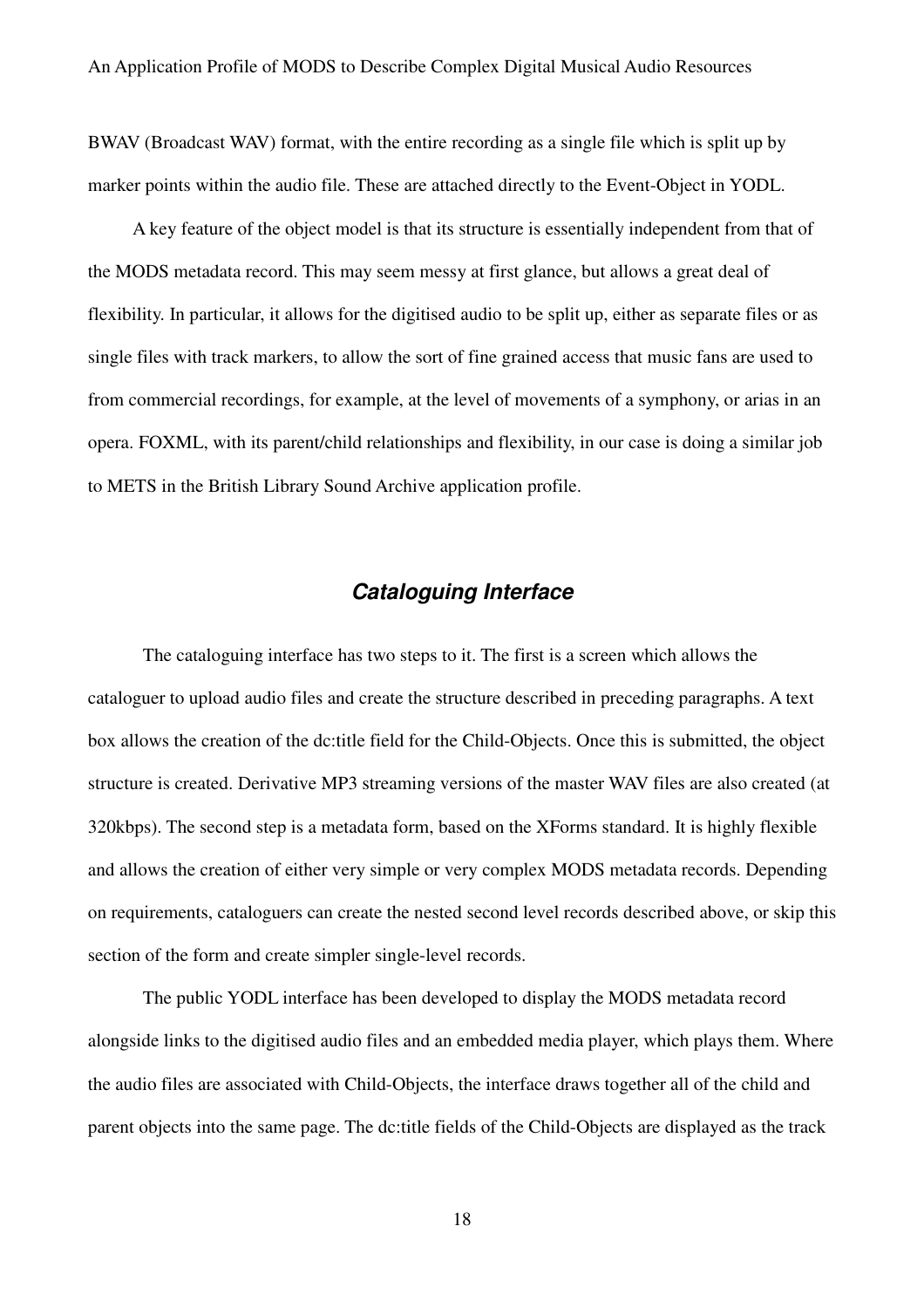titles. The interface is publicly accessible at the following url:

https://dlib.york.ac.uk/yodl/app/collection/detail?id=york%3a817026&ref=search.

## *Current position and future work*

Resource issues have meant that it has taken us longer that we had hoped to implement this project, having done most of the work on the application profile during 2008 and 2009. In 2012 we were able to employ a full-time permanent software developer and we resumed work on the project in early 2013. By late 2012, the MODS metadata profile and object model were finalised. The cataloguing interface was completed by the end of the summer of 2013, with cataloguers able to submit new records and upload audio files. Shortly after this, the public YODL interface was updated to display our metadata and to stream the audio files. By summer 2014 the existing Access database had been converted to our MODS profile and uploaded to YODL. By the end of 2014 a nearly all of the available audio files were uploaded (although only a small proportion of the Music Preserved Collection has been digitised so far). At the time of writing, in early 2015, we are about to begin uploading the Davies metadata and available audio. In total, we have so far added 3307 metadata records, about 20% of which also have audio files attached.

### *Discussion*

Richard Smiraglia (2002) has noted two ways in which musical works have been represented in library retrieval systems: according to their physical characteristics (paper scores, vinyl discs etc.) and according to their musical content (musical works, uniform titles etc.). Our work suggests that a third category might need to be borne in mind in certain circumstances. This is the dimension of the historical record represented by the Event. Musical recordings can constitute a historical record in ways which go beyond the significance of musical works. In this respect, they can be treated in a similar way to written archive material and other forms of recorded history. This is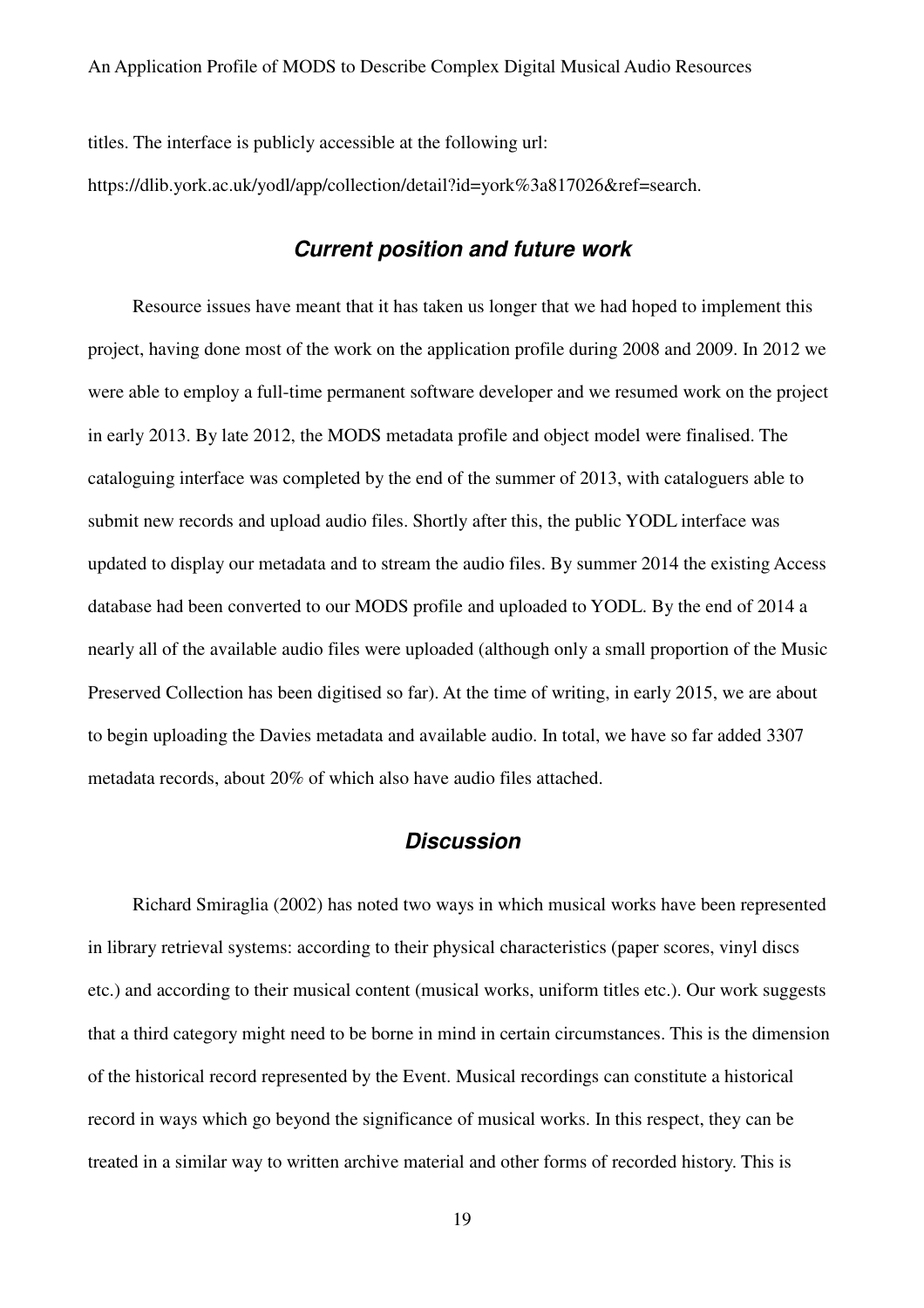particularly true of recorded broadcasts, but also of any form of musical recording where anything of the context of the performance is also captured. This speaks into the cultural, economic, political and institutional context in which musical works are created, performed, distributed etc. (Doctor, 2004). Providing a way in to this history is difficult. As with written archives, the historical significance of the records is left to the researcher to discover: it is not made explicit in the retrieval system. Musical works, however, remain crucially important to this history and this suggests that our approach is a hybrid between musical and archival cataloguing; one which treats elements of recorded sound both as musical artefacts and as documents which take their meanings in relation to one another.

Much attention has been directed to the concept of musical works and their relationships to their creators and to the direct process of their transmission. FRBR has been the focus of a lot of this discussion, as it is easy to see how it fits the paradigm of western art music and its transmission (Riley, 2008). Our concept of the Event challenges the primacy of the FRBR Work entity. The Event concept places elements of the context of a musical performance, such as announcements and applause, on the same level as performances of musical works. An announcement might just about constitute a Work, but how about applause? Would the intellectual content of the applause  $-$  i.e. appreciation – be the Work? Would separate instances of applause all count as different Expressions of a single Work representing the abstract concept of musical enjoyment? An Event could conceivably be counted as a Work in its own right, because it represents an intellectual act on behalf of the recorder (the act of selection), but then incidental elements, such as applause, are lost as there is no FRBR concept that picks them up. The applause and other incidental elements are important as part of the historical record of both concert and broadcast, but escape the FRBR model as it stands

Our experience of going through the process of considering FRBR highlighted a couple of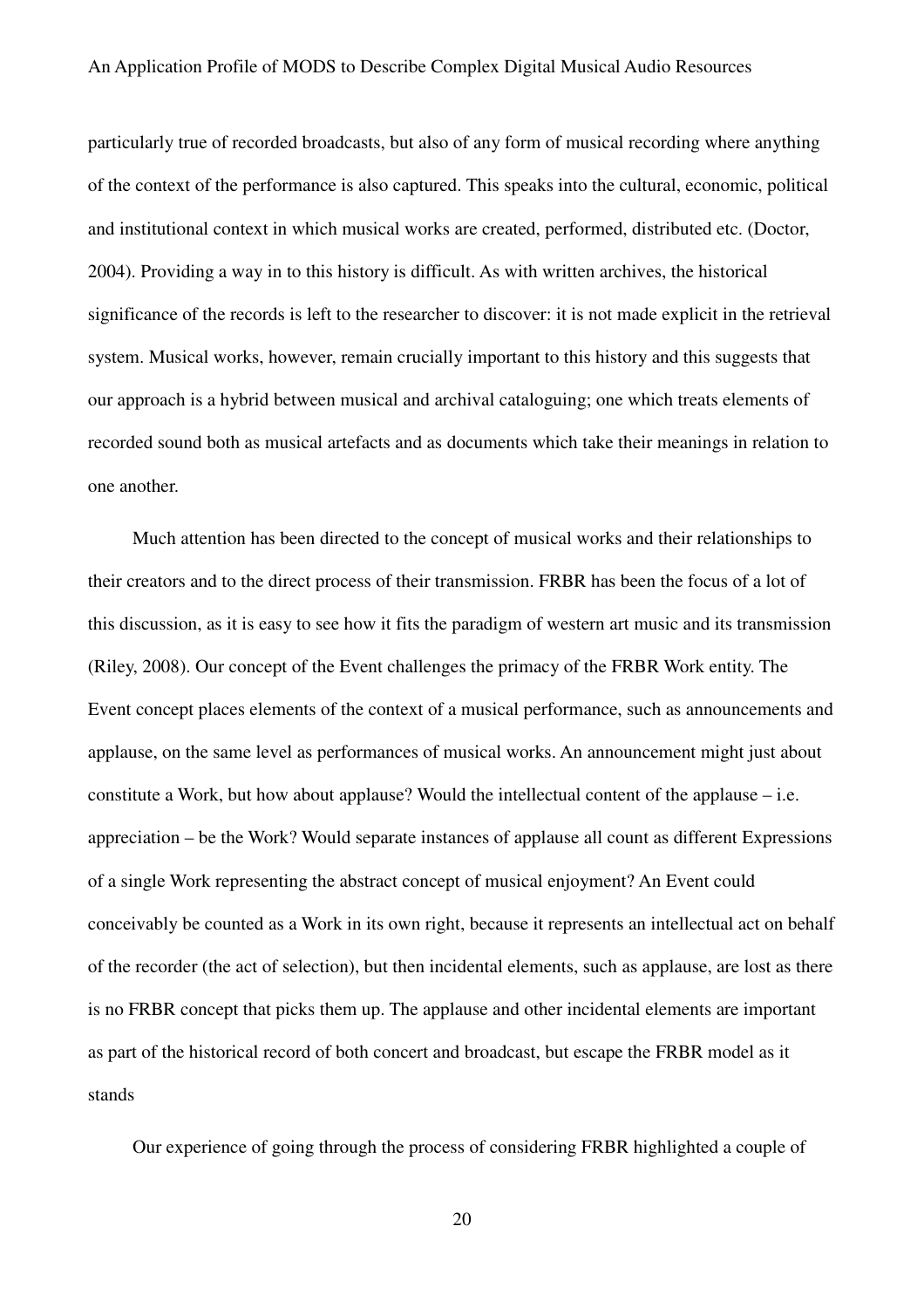points which mirror Chaudhri's (2009) critique of FRBR. Firstly, we were put off by the complexity of FRBR. Secondly, we found FRBR too inflexible to accommodate all that we wanted to describe about our resources. Chaudhri's comment about FRBR "impos[ing] inappropriate decisions about canonical *Work* level metadata" seems particularly pertinent to us.

Another area in which our experience reflects a common theme in the literature on repository metadata is that of pragmatic approaches to metadata. In our case, we have been forced to adapt and extend standards because, as they stand, they do not meet our needs. My own reflection on this is that useful schemas need to have more general real world concepts and be less tied to library or other domain-specific precedents. A comparison between the <location> element in VRA Core 4.0 and the MODS  $\langle$  place> element, where the former is a much wider concept, illustrates the direction which schemas need to go in. Concepts like *location*, *name* and *date* need to be able to be applied and qualified in as flexible a way as possible.

### *Conclusion*

Cataloguing complex music resources within a digital repository poses a challenge to traditional cataloguing practices. However, those practices, as represented for us by MODS, can form the basis for new ways of cataloguing which are appropriate for the new environment. Flexibility would seem to be the key to this. Where MODS proved to be the most useful to us was in the ability to create hierarchical, bi-level records which enabled us to describe complex, multipart resources. This was possible because the concepts behind the MODS <relatedItem> element and 'type' attribute were sufficiently open to allow us to define them in our own terms, but specific enough to provide basic intelligibility. We found MODS restrictive, conversely, where the concepts it employed were tied too narrowly to traditional library cataloguing.

The resources we were cataloguing were not traditional library (or even music-library)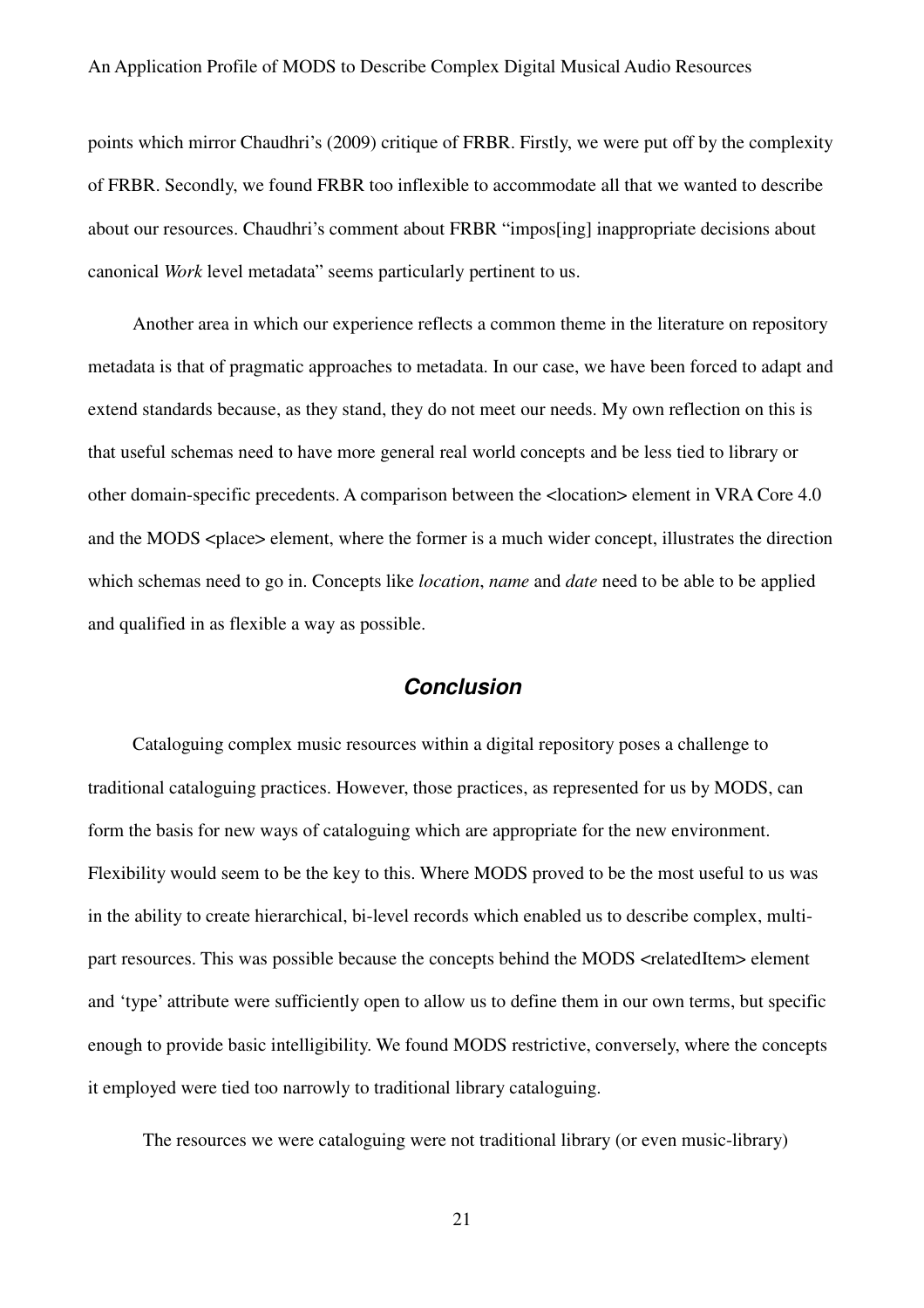materials, in that the latter are usually fairly discreet artefacts. As digital resources, the Music Preserved recordings are complex and 'messy', often containing disparate elements and incomplete fragments, which take their meanings from the fact that they are together. In this respect they are more like archival documents, where relationships between documents are often as important as individual documents. The ability to create hierarchies and draw links is therefore important in this and there is a lot more that we could do with this. We have not really begun to explore the possibilities of controlled vocabularies and linked data, but these would be useful for standardising the names of composers, performers, ensembles, locations and titles. They also have the potential for augmenting the existing metadata by drawing in metadata from other sources (e.g. biographical details of composers).

Abstract models such as FRBR and those inspired by it are very useful as catalysts for developing thinking, but, if they are to be useful beyond traditional library materials they need, again, to allow greater flexibility. Our concept of the Event is one way of challenging the primacy of FRBR Work. Less conceptually-driven approaches, such as METS, RDF and the object-based architecture of Fedora may provide a greater degree of flexibility and may prove more practical for many repository projects.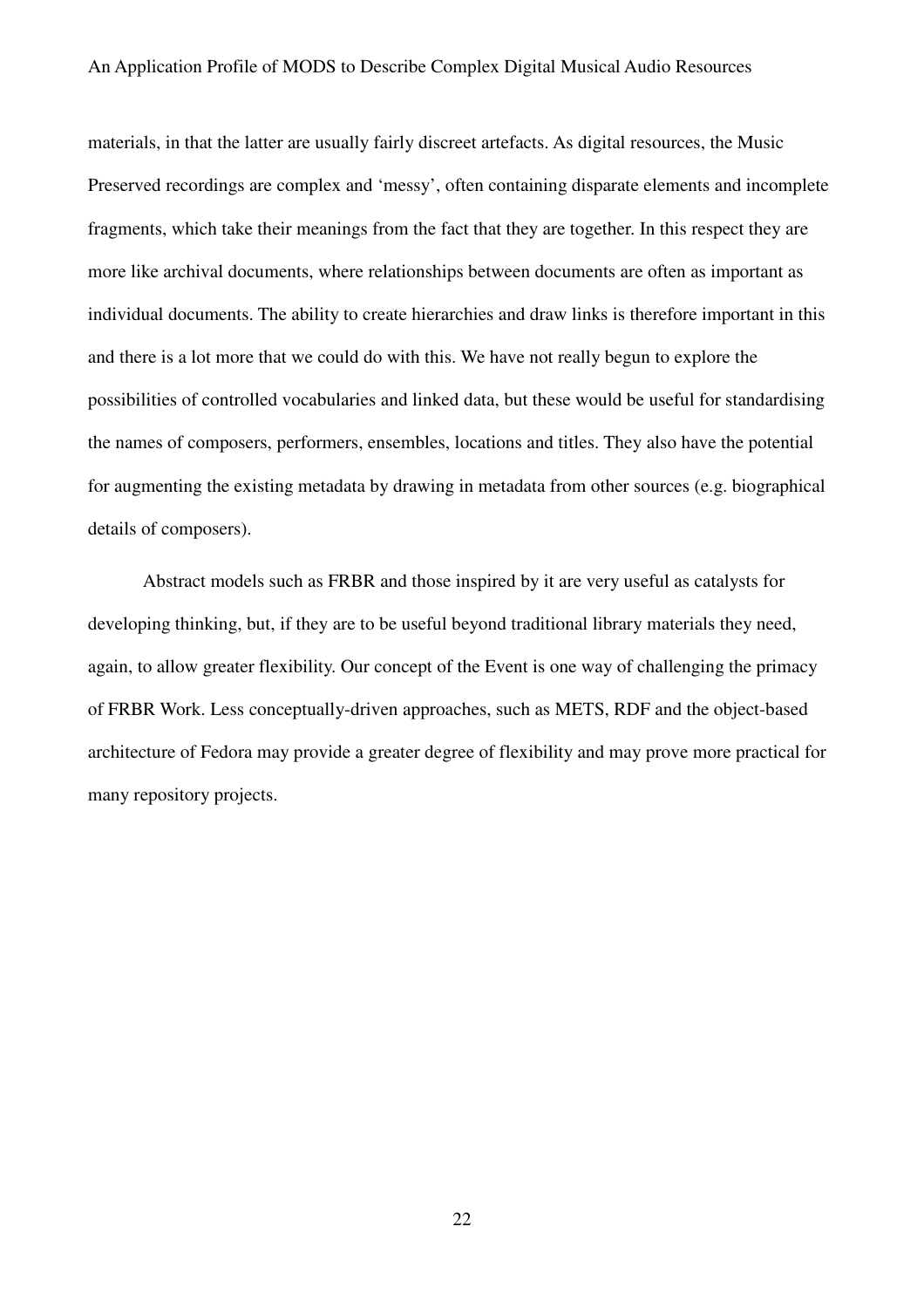### *References*

Allinson, J. & Harbord, E. (2009). SHERPA to YODL-ING: Digital Mountaineering at York. *Ariadne*, 60. Retrieved from http://www.ariadne.ac.uk/

Ayres, M.-L. (2004). Case studies in implementing Functional Requirements for Bibliographic Records [FRBR]: AustLit and Music Australia. *The Australian Library Journal,* 54, 43-54. doi: 10.1080/00049670.2005.10721712

British Library (2008). *METS profile – sound recordings 2.* Retrieved from http://www.bl.uk/profiles/sound/METS\_profile.pdf

Chaudhri, T. (2009). Assessing FRBR in Dublin Core application profiles. *Ariadne,* 58. Retrieved from http://www.ariadne.ac.uk/

Doctor, J. (2004). 'Vital to the very survival of music as a living art': Hans Keller's radio world. *Music and Letters*, 85, 614-623. doi:10.1093/ml/85.4.614

European Broadcasting Union (2014). *EBU Core metadata set (EBUCore).* Retrieved from https://tech.ebu.ch/docs/tech/tech3293.pdf

Guenther, R. S. (2003). MODS: The metadata object description schema. *Portal – Libraries and the Academy,* 3, 137-150*.* doi: 10.1353/pla.2003.0006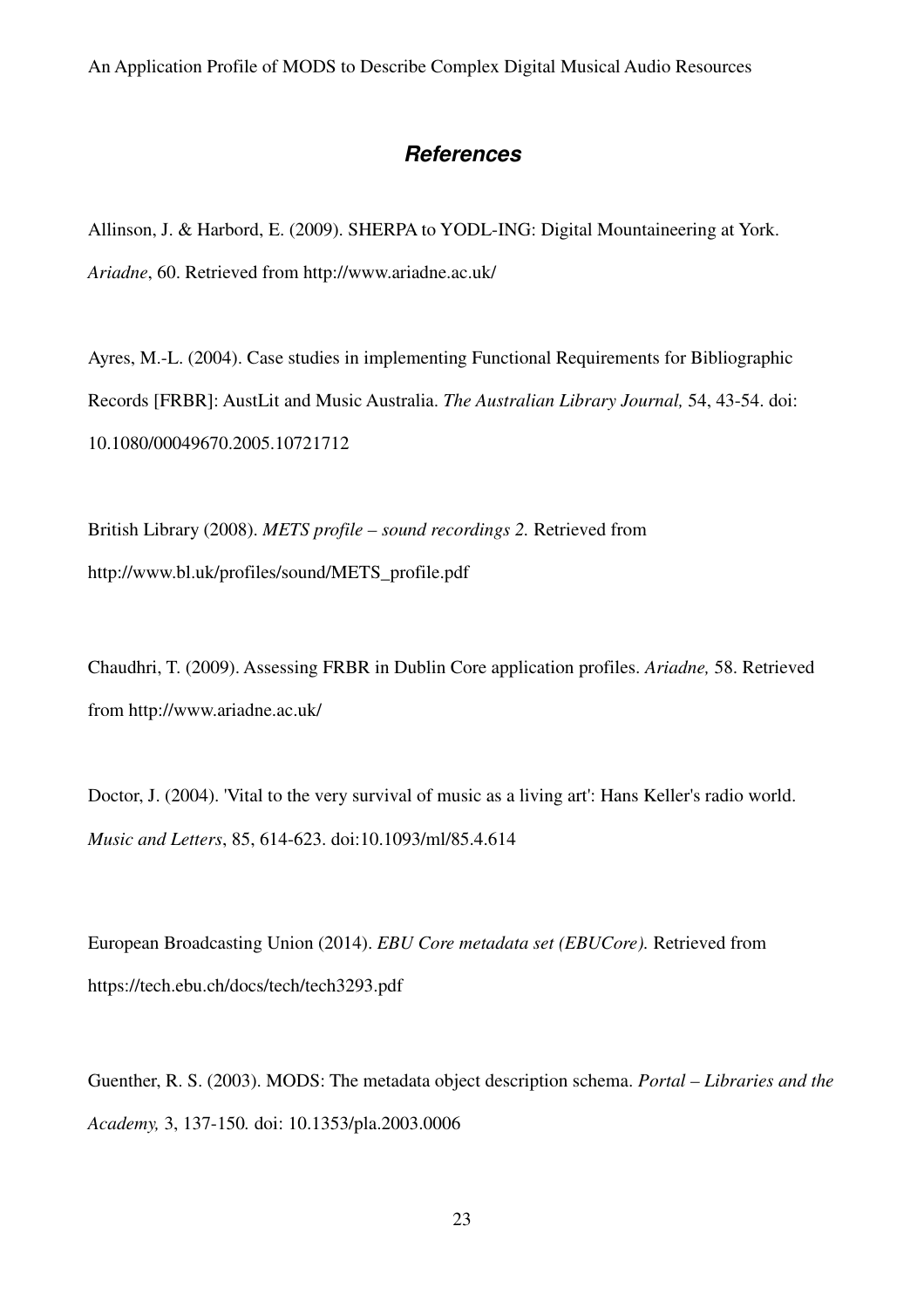Heery, R. & Patel, M. (2000). Application profiles: Mixing and matching metadata schemas. *Ariadne, 25.* Retrieved from http://www.ariadne.ac.uk/

Hemmasi, H. (2002, October). *Why not MARC?* Paper presented at the ISMIR 2002 3rd International Conference on Music Information Retrieval, Paris, France. Retrieved from: http://variations2.indiana.edu/pdf/hemmasi-ismir2002.pdf

IFLA Study Group on the Functional Requirements for Bibliographic Records. (2009). *Functional requirements for bibliographic records: Final report.* Retrieved from http://www.ifla.org/files/cataloguing/frbr/frbr\_2008.pdf

Iglesias, C. A., Garijo, M., Molina, D. & de Juan, P. (2009). VMAP – A Dublin Core application profile for musical resources. In F. Satori, M. A. Sicilia & N. Manouselis (eds.), *Metadata and Semantic Research: Third International Conference* (pp. 1-12). Berlin: Springer. Retrieved from http://link.springer.com/book/10.1007%2F978-3-642-04590-5

Library of Congress (2015). *METS Metadata Encoding & Transmission Standard official website*. Retrieved from http://www.loc.gov/standards/mets/

Martin, K. E. (2011). Marrying local metadata needs with accepted standards: The creation of a data dictionary at the University of Illinois at Chicago. *Journal of Library Metadata,* 11, 33-50. doi:10.1080/19386389.2011.545006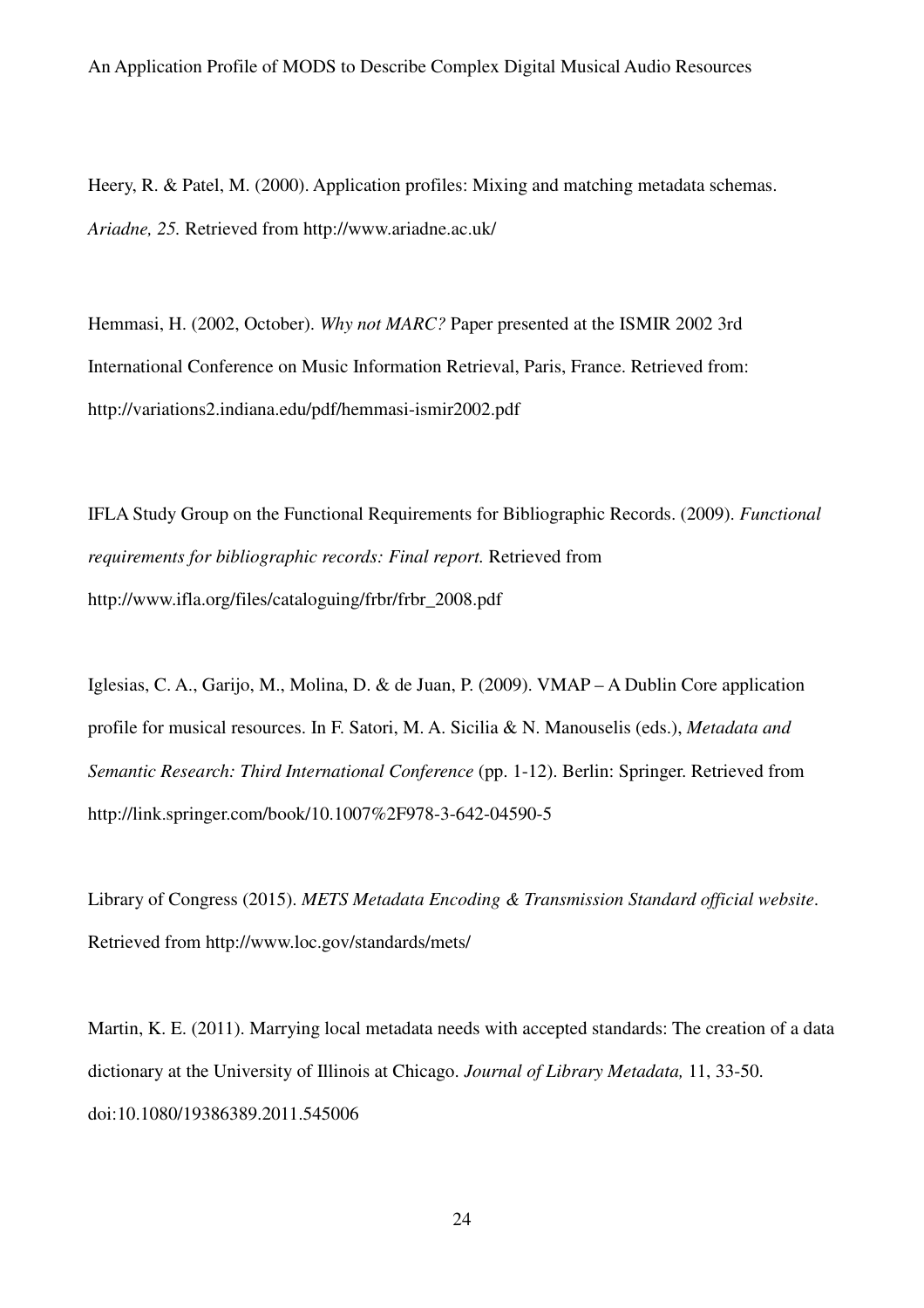Music Preserved. (n.d.) *Music Preserved*. Retrieved from http://www.musicpreserved.org.uk/index.php

Park, J.-R. & Tosaka, Y. (2010). Metadata quality control in digital repositories and collections: criteria, semantics, and mechanisms. *Cataloguing & Classification Quarterly*, 48, 696-715. doi:10.1080/01639374.2010.508711

Public Broadcasting Metadata Dictionary Project (n.d.). *PBCore.* Retrieved from http://pbcore.org/

Riley, J. (2008). *Application of the Functional Requirements for Bibliographic Records (FRBR) to music*. Paper presented at the 2008 International Society for Music Information Retrieval (ISMIR) Conference. Retrieved from http://www.dlib.indiana.edu/~jenlrile/presentations/ismir2008/riley.pdf

Riley, J. (2010). *Enhancing interoperability of FRBR-based metadata*. Paper presented at 2010 International Conference on Dublin Core and Metadata Applications. Retrieved from http://www.dlib.indiana.edu/~jenlrile/presentations/dc2010/riley\_fullDCpaper.pdf

*Time-based media application profile*. (2009). Retrieved from http://wiki.manchester.ac.uk/tbmap/index.php/Main\_Page

Smiraglia, R. P. (2002). Musical works and information retrieval. *Notes,* 58, 747-764. Retrieved from http://www.musiclibraryassoc.org/?page=Notes

Stracchino, P. & Feng, Y. (2009). Learning to YODL: Building York's Digital Library. *Ariadne*, 61.